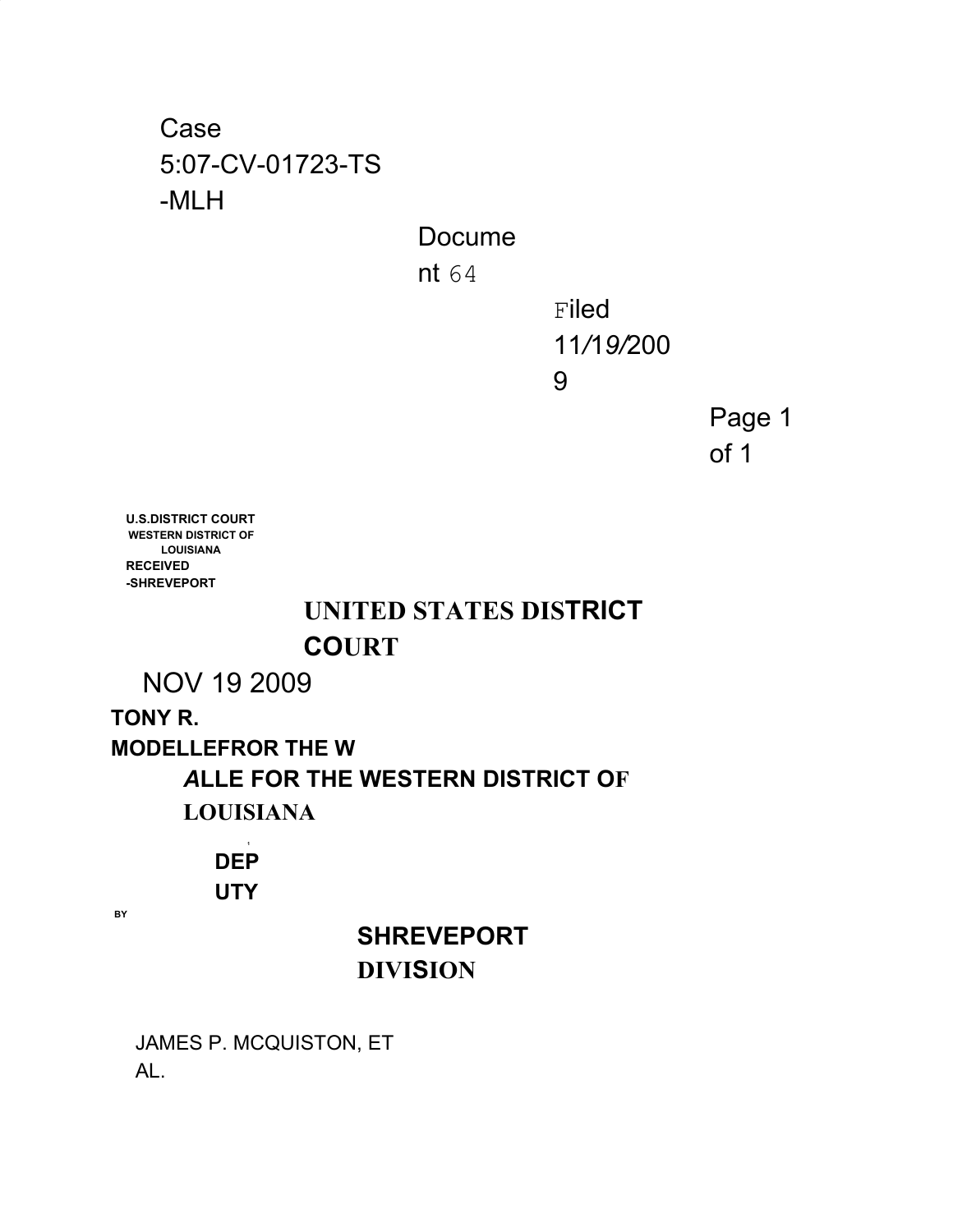BOSTON SCIENTIFIC CORP, ET AL.

#### **JUDGME**

#### **NT**

Based on the foregoing Memorandum Ruling;

**IT IS ORDERED** that the motion for summary judgment (Record Document 27) filed by Boston Scientific Corporation ("Boston Scientific") be and is hereby **GRANTED.** All claims by the plaintiffs against Boston Scientific are **DISMISSED WITH PREJUDICE.**

**THUS DONE AND SIGNED** at Shreveport, Louisiana, this the of November, 2009.

**day**

JUDGE TOM **STAG** 

Case 5:07-CV*-*01723-TS-ML H

**versu**

**s**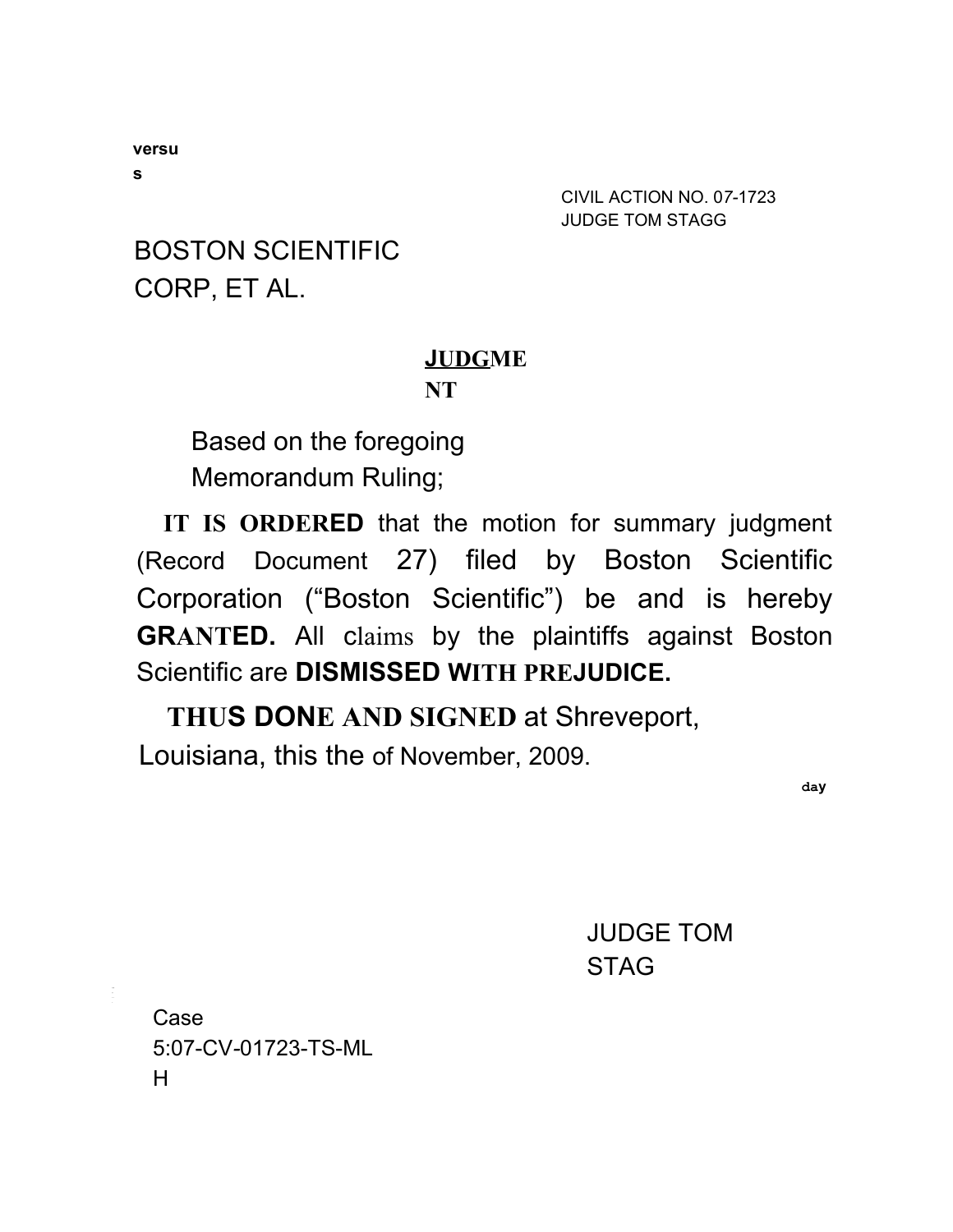Document

63

Filed 1*1/*19*/*2009

> Page 1 of 20

**U.S, OYSTRICT COURT WESTERN DISTRICT OF LOUISIANI RECEIVED -SHREVEPORT**

#### **UNITED STATES DISTRICT COURT**

**NOV 19 2018** TONY R.

#### MOORE KLERKF**O***R THE*

#### **WES**

## *ME F***OR THE WESTERN DISTRICT OF LOUISIANA**

**BY**

*DEPU*T Y

#### **SHREVEPORT DIVISION**

#### JAMES P. MCQUISTON, ET AL.

**versu**

**s**

CIVIL ACTION NO. 07*-1723* JUDGE TOM **STAGG** 

BOSTON SCIENTIFIC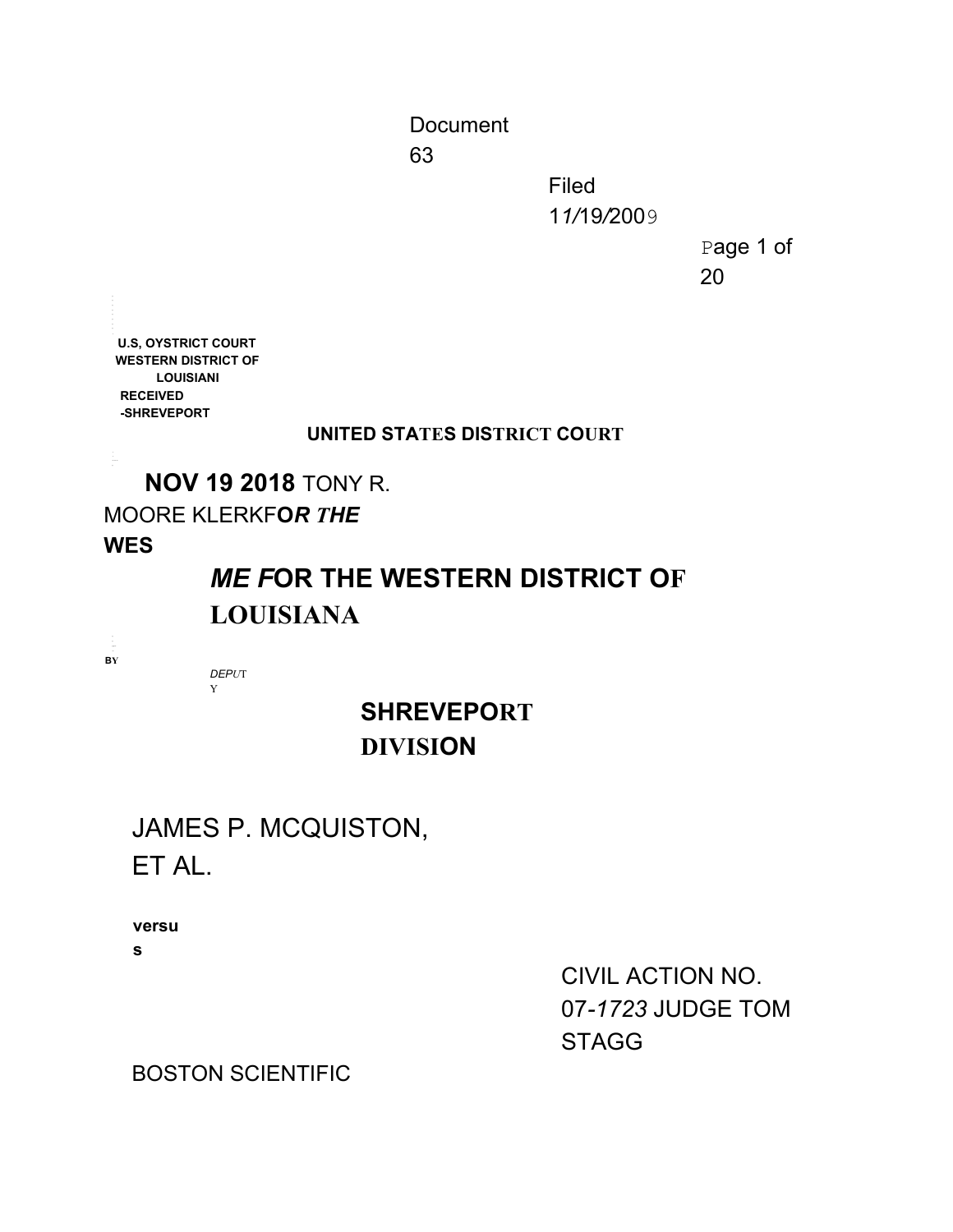CORPORATION and ABC INSURANCE COMPANY

## **MEMORANDUM RULING**

Before the court is a motion for summary judgment filed by the defendant,

Boston Scientific Corporation ("Boston Scientific"). See Record Document 2*7.*

For the reasons set forth below, Boston Scientific's motion is **GRANTED.**

> **I. BACKGROU ND**

**Facts**

**.**

On September 1, 2006, Dr. Thomas Brown performed a percutaneous

transluminal coronary angioplasty and stent procedure on the plaintiff, James P.

McQuiston. Mr. McQuiston had been to his cardiologist on August 29, 2006, with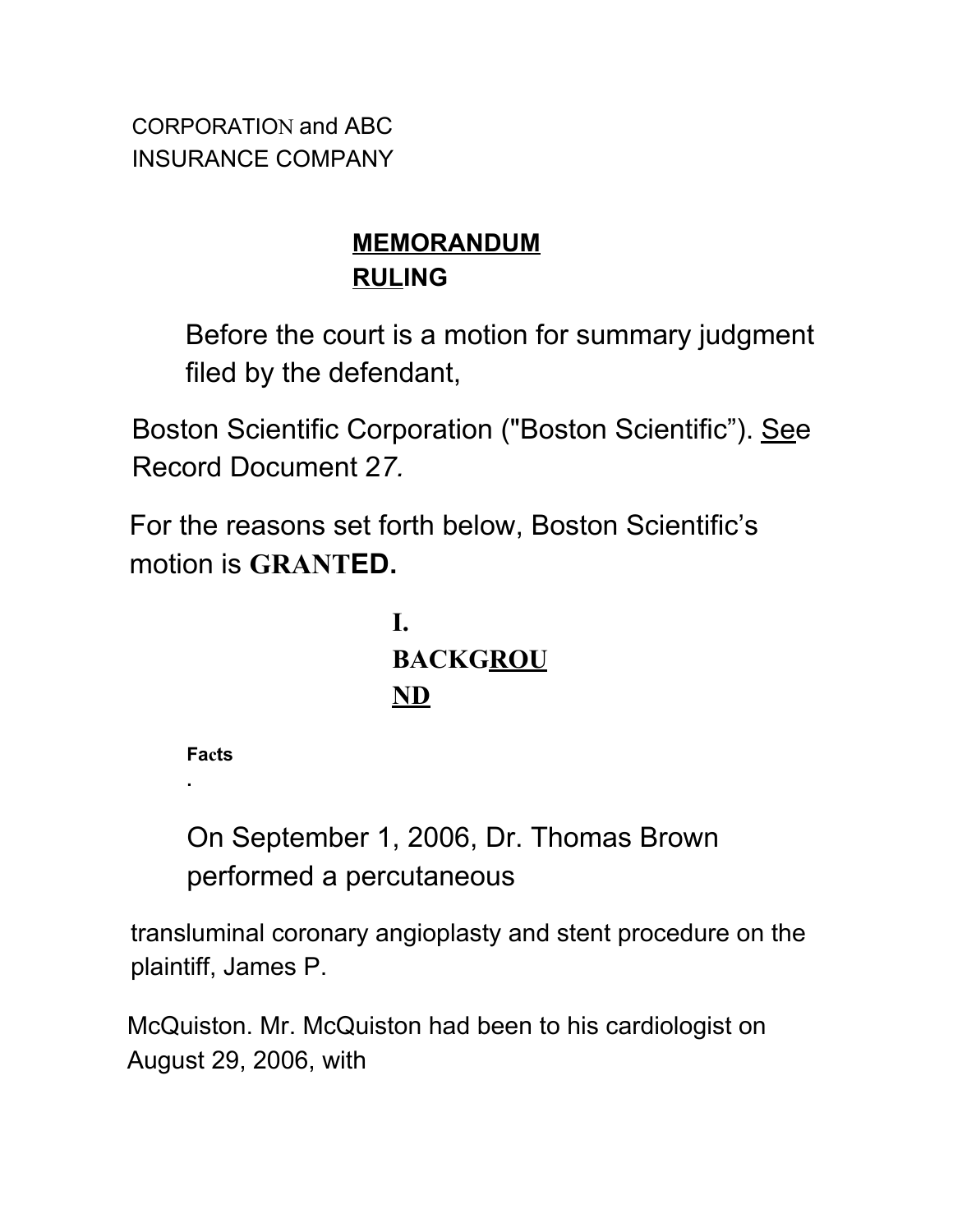a history of coronary artery disease, including prior coronary artery bypass graft

surgery in 1989 and 1997, a history of congestive heart failure, valvular heart

disease, hypertension, hypothyroidism, and a history of having suffered a previous

Case 5:07*-*CV-01723-TS-MLH

Document 63

Filed 11*/*19*/*2009

Page 2 of 20

myocardial infarction and a previous transient ischemic attack. Mr. McQuiston's

physician scheduled him for a heart catheterization procedure on September 1, and

he had a TAXUS Express Paclitaxel-Eluting Coronary Stent System ("TAXUS

Stent") implanted in his coronary artery. Mr. McQuiston was discharged from the

hospital the next day. See Record Document 27, Exs. M and N. He alleges that he

"experienced significant deterioration during the treatment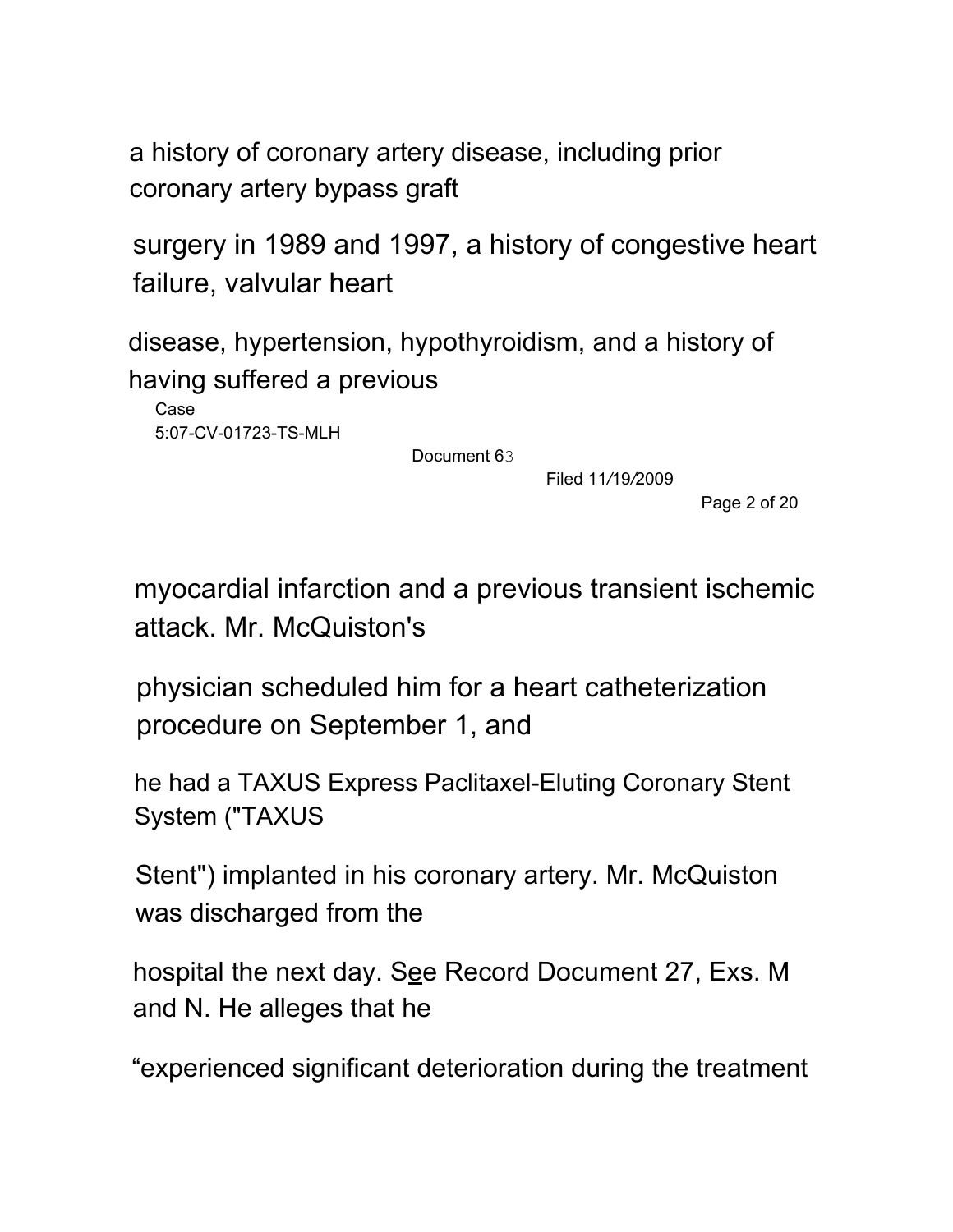period post-stent

placement." Record Document 10 at 2.

> Boston Scientific designed, manufactured and sold the TAXUS Stent. Mr.

McQuiston and his wife (hereinafter collectively referred to as "McQuiston") filed

suit in state court against Boston Scientific, alleging that the TAXUS Stent

"malfunctioned and failed to deflate, causing permanent and serious injuries" to

him. Record Document 1, Petition at 1. McQuiston contends that the TAXUS Stent

was negligently designed, manufactured, marketed, sold, tested and distributed. See

id. McQuiston further asserts claims for breach of warranty, failure to warn and

fraud. See id. Boston Scientific removed the case to this court on the basis of

diversity jurisdiction and filed the instant motion for summary judgment, arguing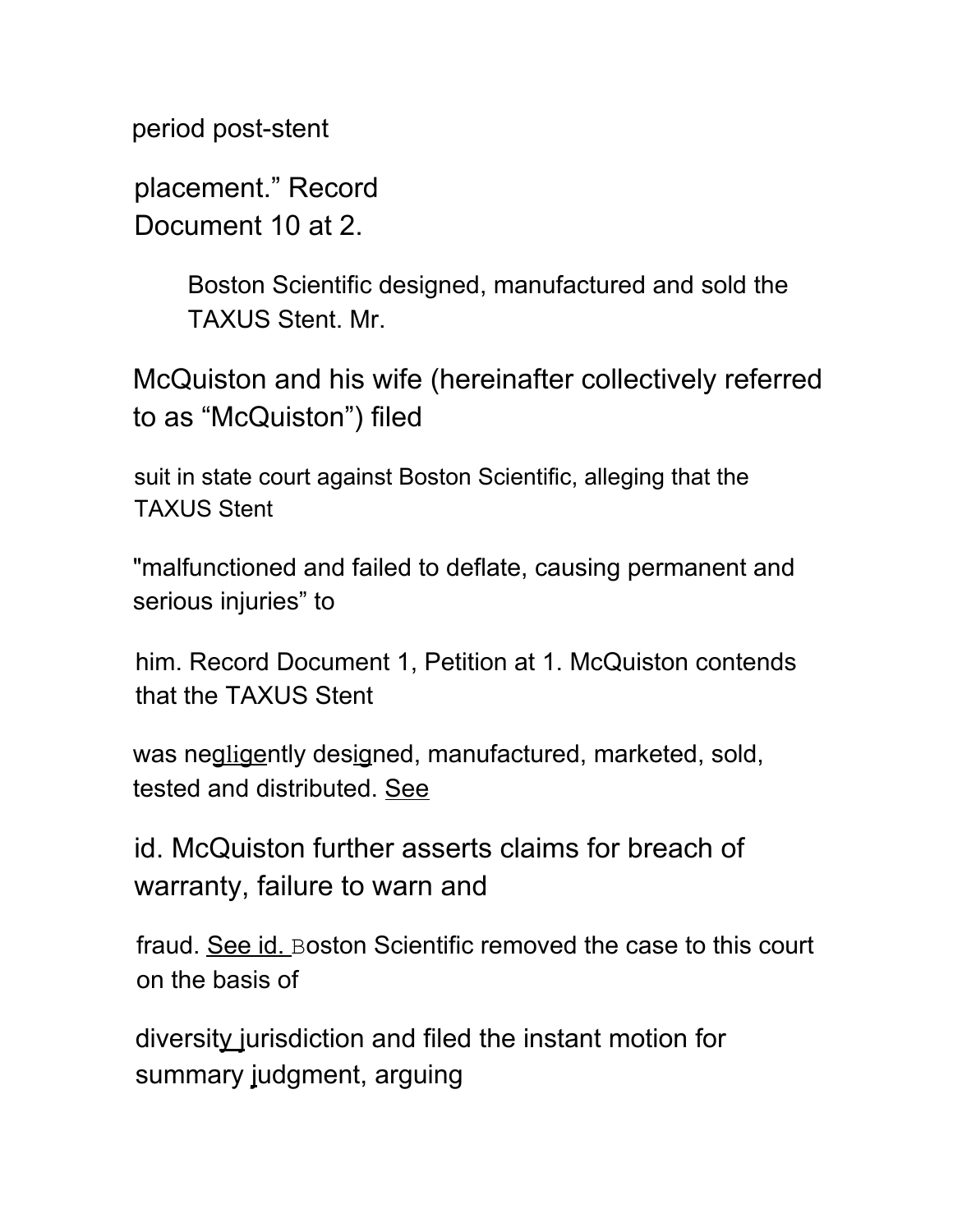that McQuiston's claims are preempted. See Record Document 27*.*

**B**

**.**

### **History Of The Taxus Stent And The Medical Device Amendments.**

Congress passed the Medical Device Amendments ("MDA") to the Food,

Case 5:07-CV-01723-TS-ML H

**Document** 

63

Filed

11*/*19*/*2009

Page 3 of 20

Drug and Cosmetics Act in 1976. The MDA places each medical device into one

of three classes depending on the degree of risk the device poses to the public. See

Medtronic, Inc. v. Lohr, 518 U.S. 470, 476, 116 S. Ct. 2240, 2246 (1996) (citing 21

U.S.C. SR 360c-360k) ("Lohr"). Devices are classified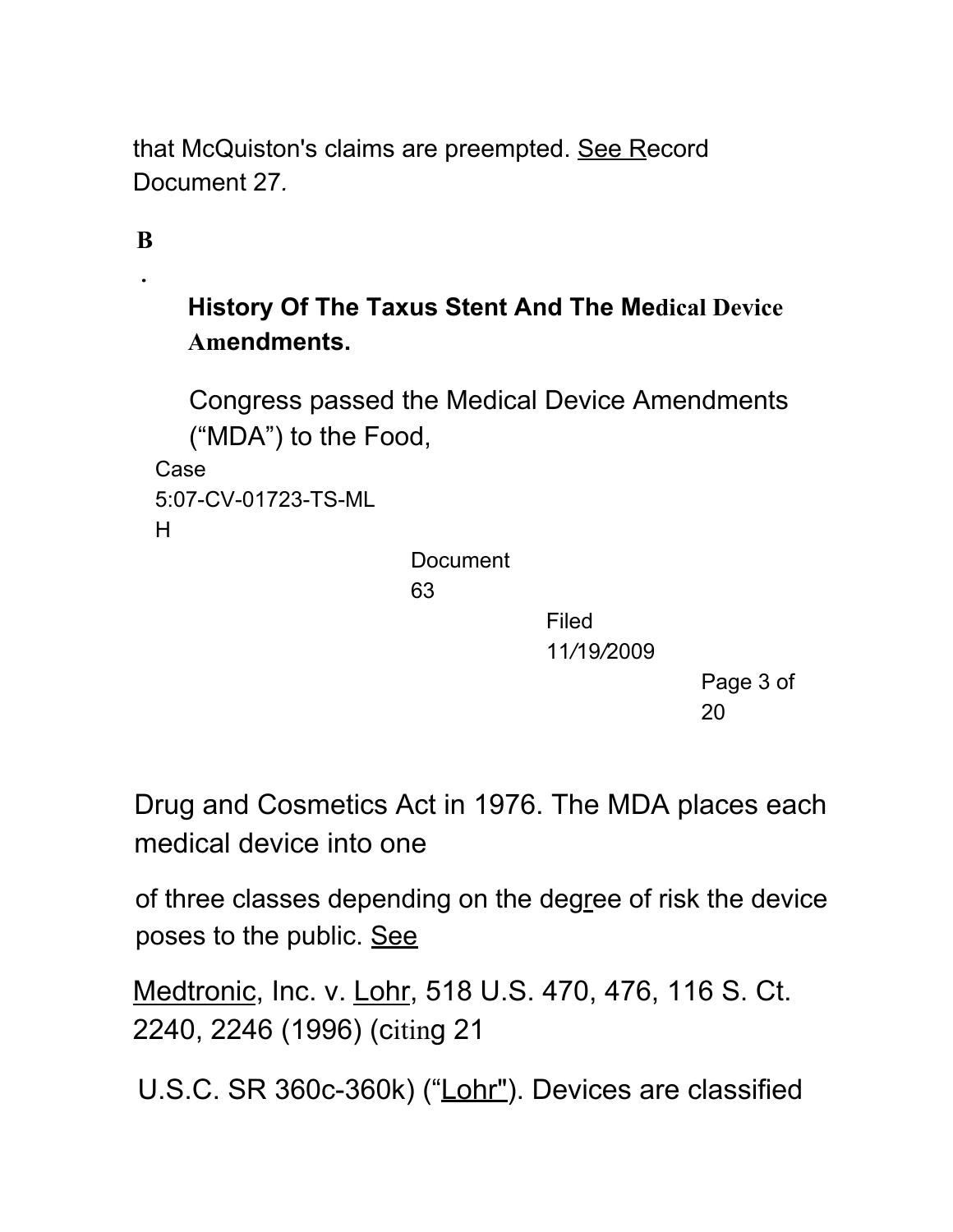as Class I and subject only

to minimal regulation by "general controls" if they present no unreasonable risk of

illness or injury. See Lohr, 518 U.S. at 4*7*6*-77,* 116 S. Ct. at 2246. Class II devices

are potentially more harmful than Class I and, although they can be marketed

without prior approval, manufacturers of such devices must comply with federal

performance regulations known as "special controls." See id. at 477, 116 S. Ct. at

*22*4

6.

Class III is reserved for devices that "either presen[t] a potential

unreasonable risk of illness or injury, or which are purported or represented to be

for a use in supporting or sustaining human life or for a use which is of substantial

importance in preventing impairment of human health."

Id. (internal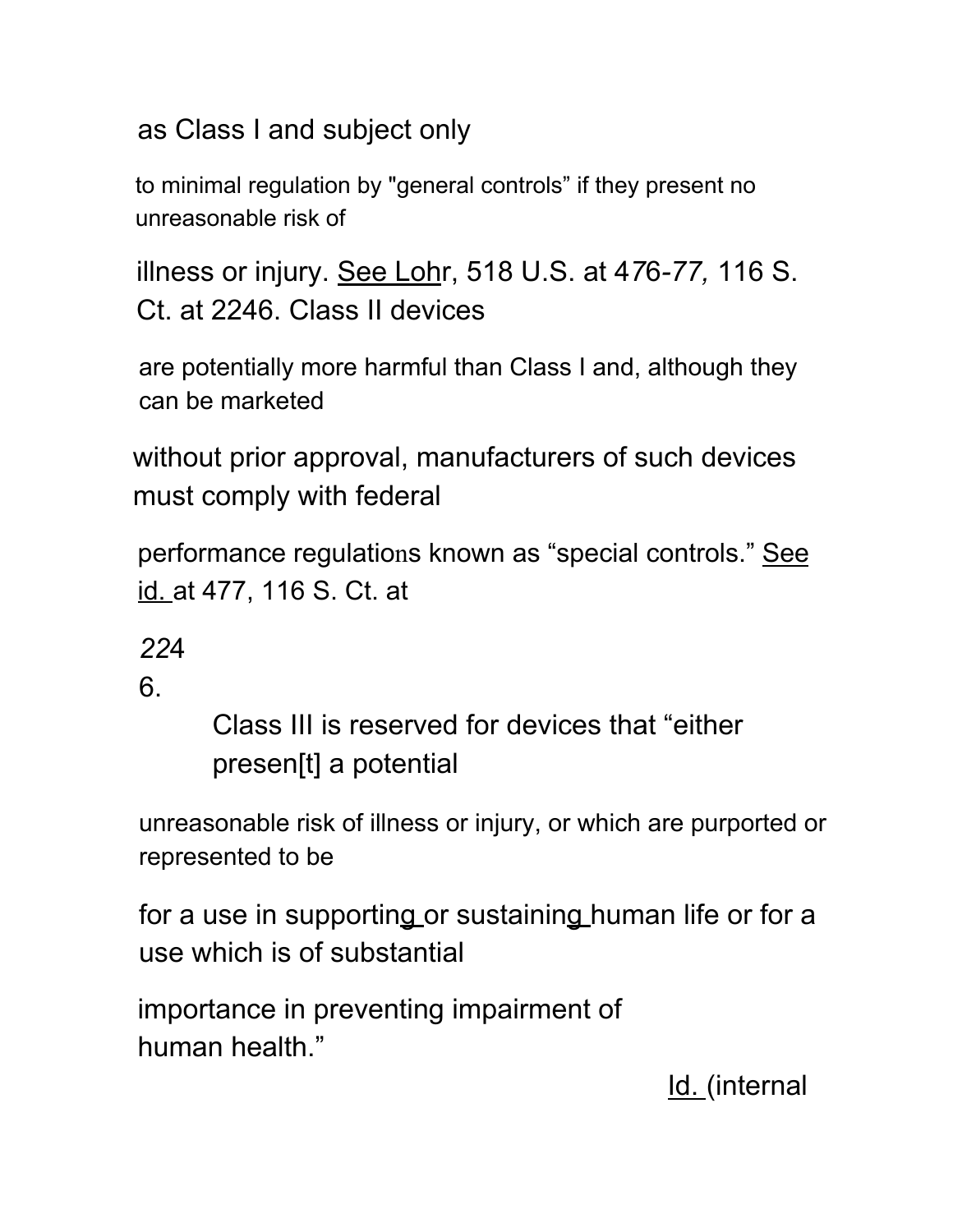#### marks

omitted). The manufacturer of a new Class III device must provide the Food and

Drug Administration ("FDA") with a "reasonable assurance" that the device is both

safe and effective through the rigorous premarket approval process ("PMA") before

the device may be introduced to the market. See id. The TAXUS Stent is a Class

Case 5:07*-*cv-01723-TS-MLH

Document 63

Filed 11*/*19*/*2009

Page 4 of 20

III medical device."

> The Food and Drug Administration granted Boston Scientific's premarket

approval application for the TAXUS Stent on March 4, 2004. According to the

FDA's "Premarket Approval (PMA) Database," to date Boston Scientific has

submitted, and the FDA has approved, a least forty-five supplements to the TAXUS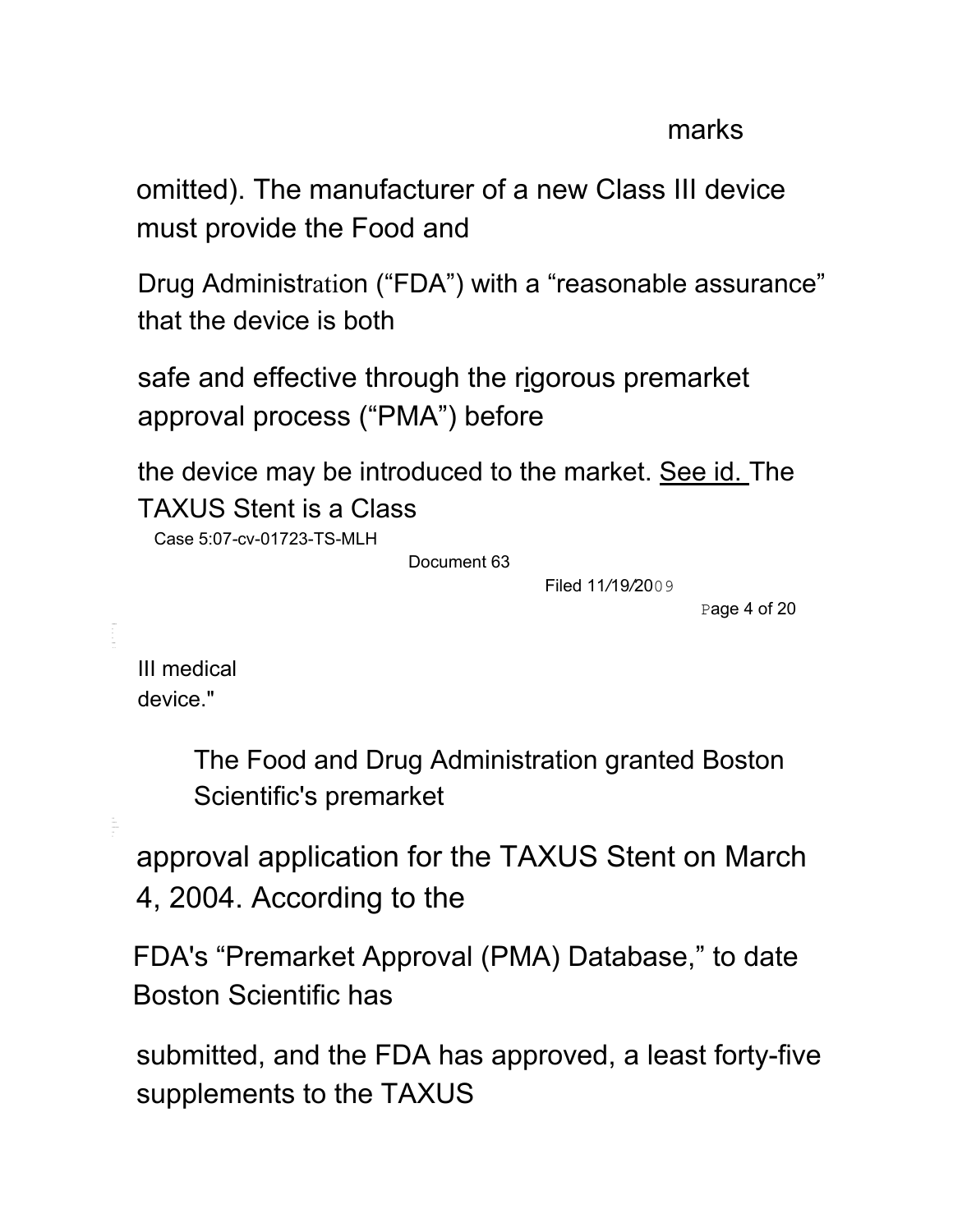## Stent premarket approval application since granting approval on March 4, 2004. These include FDA approval of three updates to the TAXUS Stent Directions for

Use

.

#### The information on which the FDA made the determination of premarket

'McQuiston attempts to argue otherwise in her opposition, contending that the TAXUS Stent contains a "pharmaceutical component." Boston Scientific counters that McQuiston has, in a previously filed motion to compel, admitted that the TAXUS Stent is a Class III device. See Record Document 37 at 8. Boston Scientific, however, notably fails to mention that McQuiston asserts that "the stent also has a pharmaceutical component" in the very next sentence of the same document. Id. However, the court notes that in McQuiston's opposition to Boston Scientific's motion for summary judgment, McQuiston specifically states: "Defendants are right in identifying the Taxus Stent as a Class III medical device." Record Document 47 at 5. Regardless, it is clear to the court that the TAXUS Stent is a Class III device under the MDA and that the presence of a pharmaceutical component does not prevent it from being such. The Secretary of Health and Human Services had the duty of determining the primary mode of action" of a combination product pursuant to 21 U.S.C. § 353(g) (2002). In May of 2001, following a request for designation from Boston Scientific pursuant to 21 C.F.R.  $\varsigma$  3, the FDA determined that "the paclitaxel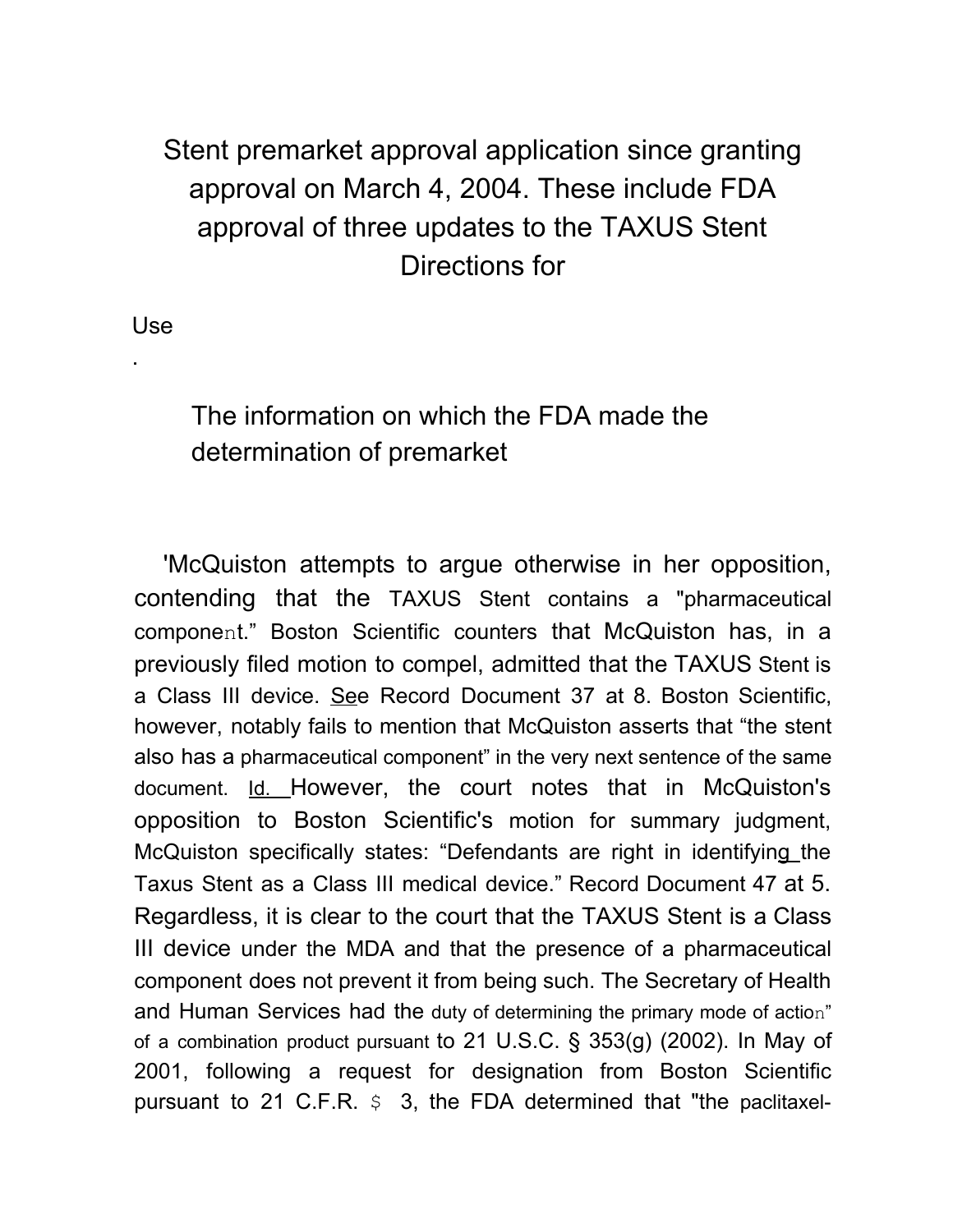eluting stent primarily fulfills a device function" and would be subject "to premarket review and approval under the medical device provisions" of the Federal Food, Drug and Cosmetic Act. See Record Document 55, Ex. A.

Case 5:07-cv-01723-TS-MLH

**Document** 

63

**Filed** 11/19*/*2009

> Page 5 of 20

approval for the TAXUS Stent came from Boston Scientific or was based on

information provided by Boston Scientific. The premarket approval application and

its amendments contained over 40,000 pages. The information included results of

clinical studies, non-clinical studies and additional information all generated by

and/or based on information provided by Boston Scientific.

> **II, ANALYSI S**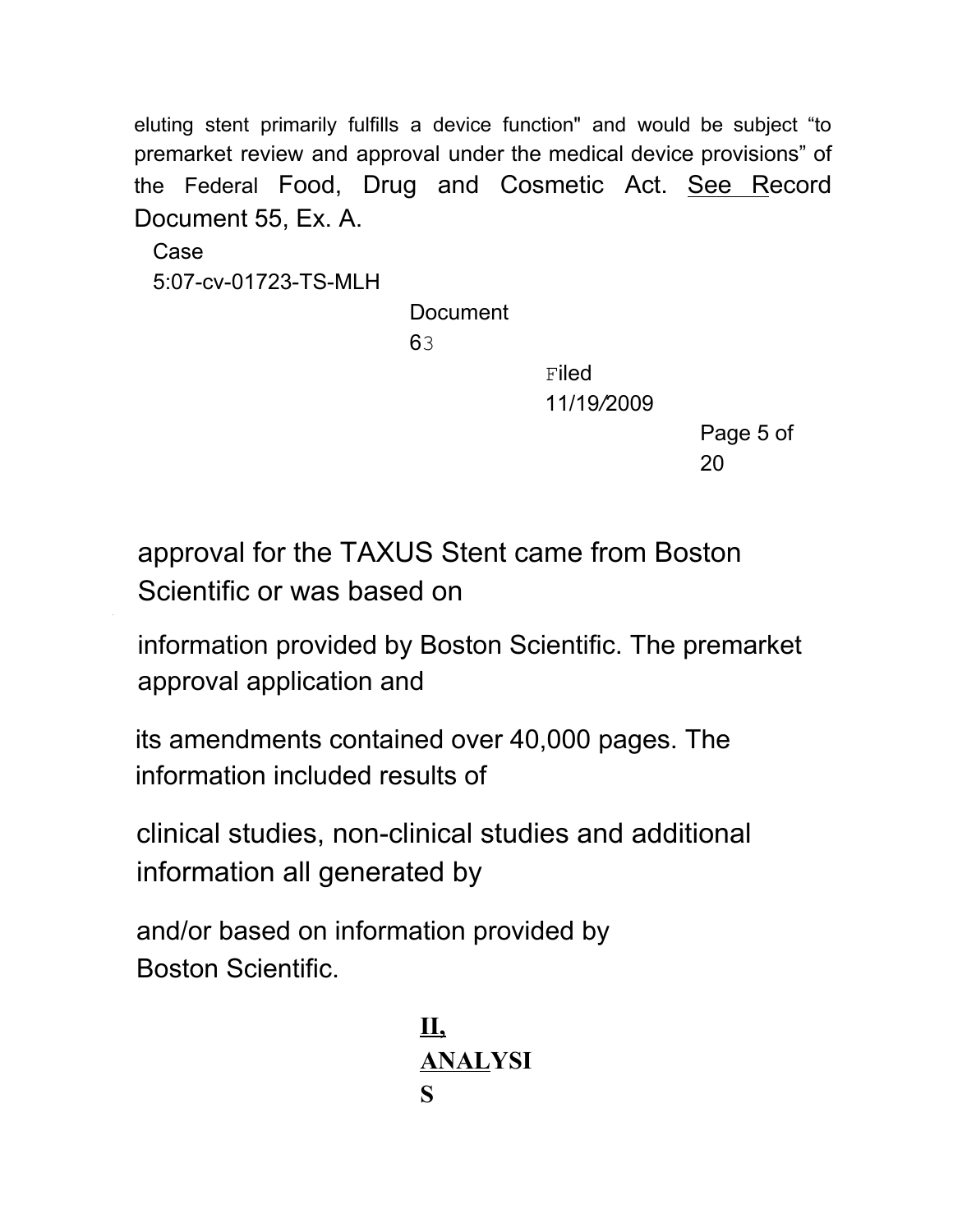# **Summary Judgment Standard.**

**A**

**.**

Summary judgment is proper pursuant to Rule 56 of the Federal Rules of

Civil Procedure "if the pleadings, depositions, answers to interrogatories, and

admissions on file, together with the affidavits, if any, show that there is no genuine

issue as to any material fact and that the moving party is entitled to a judgment as

a matter of law." Celotex Corp. v. Catrett, 477 U.S. 317, 322, 106 S. Ct. 2548,

2552 (1986). "Rule 56(c) mandates the entry of summary judgment, after adequate

time for discovery and upon motion, against a party who fails to make a showing

sufficient to establish the existence of an element essential to that party's case, and

on which that party will bear the burden of proof at trial."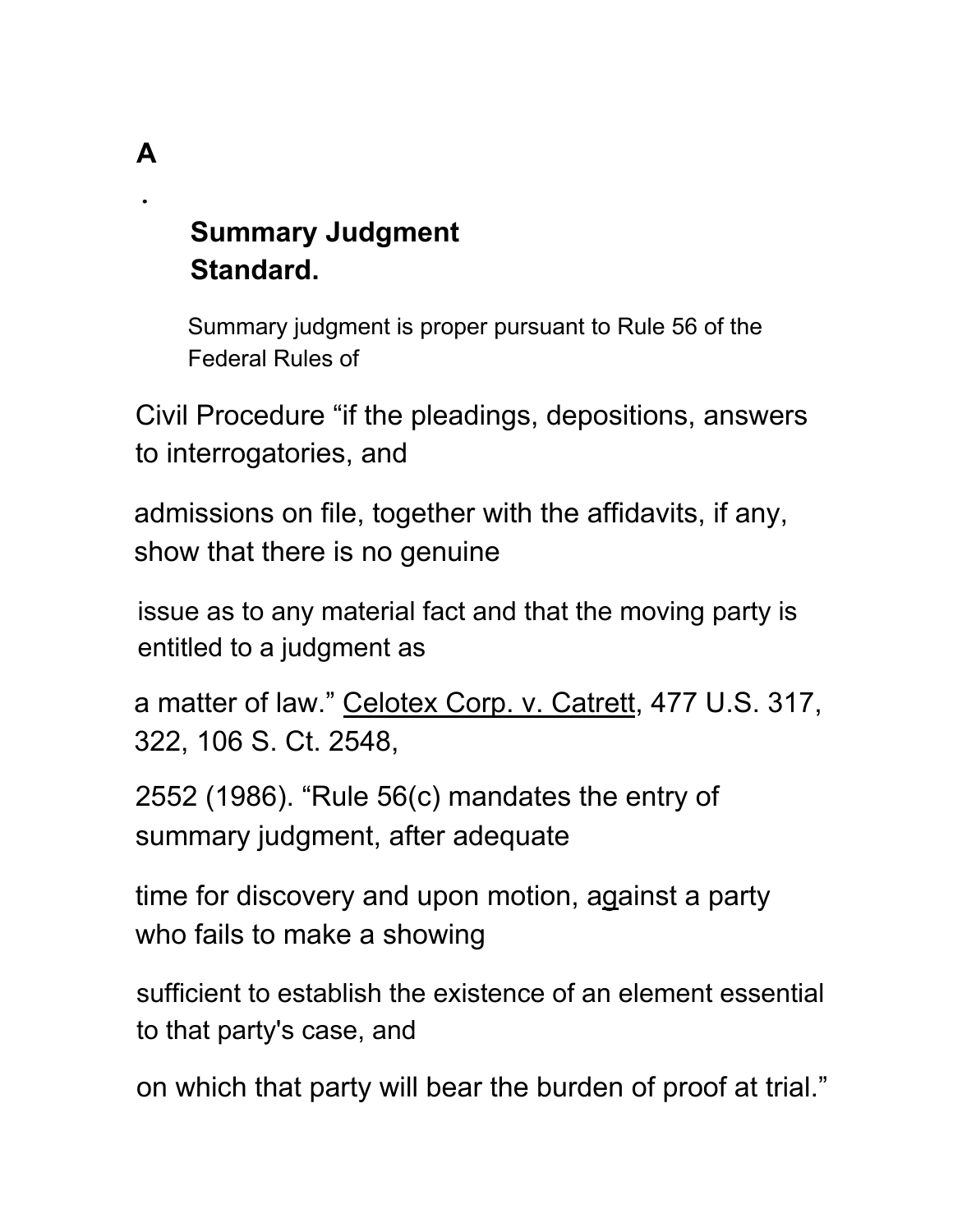Stahl v. Novartis Pharm.

Corp., 283 F.3d 254, 263 (5th Cir. 2002). If the movant demonstrates the absence

of a genuine issue of material fact, "the nonmovant must go beyond the pleadings

and designate specific facts showing that there is a genuine issue for trial." Gen.

```
Case
5:07-CV-01723-TS-ML
H
```
Document

63

Filed 1*1/*19*/*2009

> Page 6 of 20

Universal Sys., Inc. v. Lee, 379 F.3d 131, 141 (5th Cir. 2004) (citations and

quotations omitted). Where critical evidence is so weak or tenuous on an essential

fact that it could not support a judgment in favor of the nonmovant, then summary

judgment should be granted. See Boudreaux v. Swift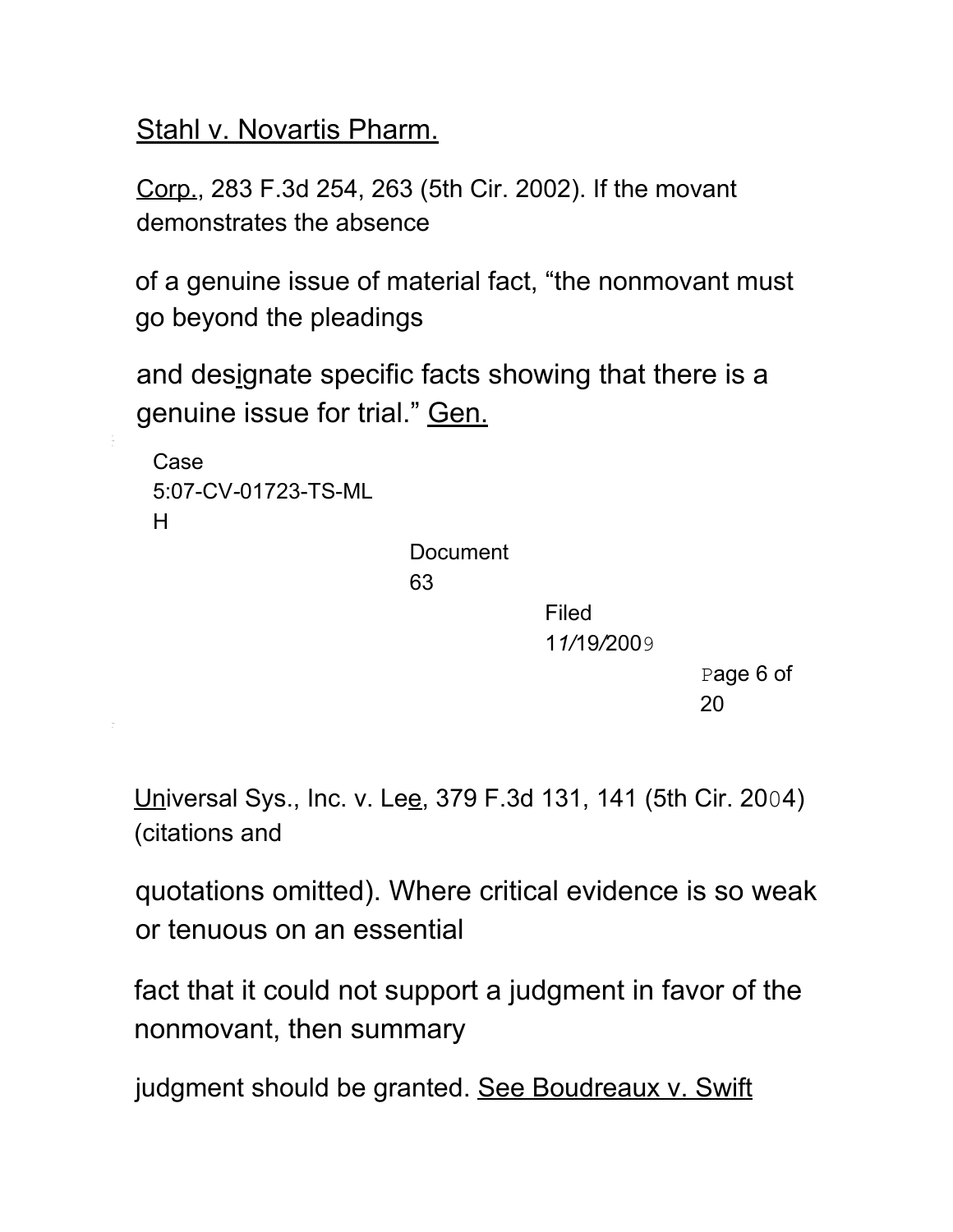Transp. Co., 402 F.3d 536,

540 (5th Cir. 2005)

**B**

**.**

**Preemption Analysis.**

Congress enacted the MDA "to provide for the safety and effectiveness of

medical devices intended for human use." Lohr, 518 U.S. at 474,116 S. Ct. at 2245

(citing the preamble to the MDA of 1976, 90 Stat. 539). Prior to the enactment of

the MDA, regulation of medical devices was largely left to the states. However, the

MDA enacted a regime of detailed federal oversight of medical devices. See Riegel

v. Medtronic, Inc., 552 U.S. 312, 128 S. Ct. 999, 1003 (2008). The MDA's

preemption provision, 21 U.S.C. § 360k(a), governs the extent to which the MDA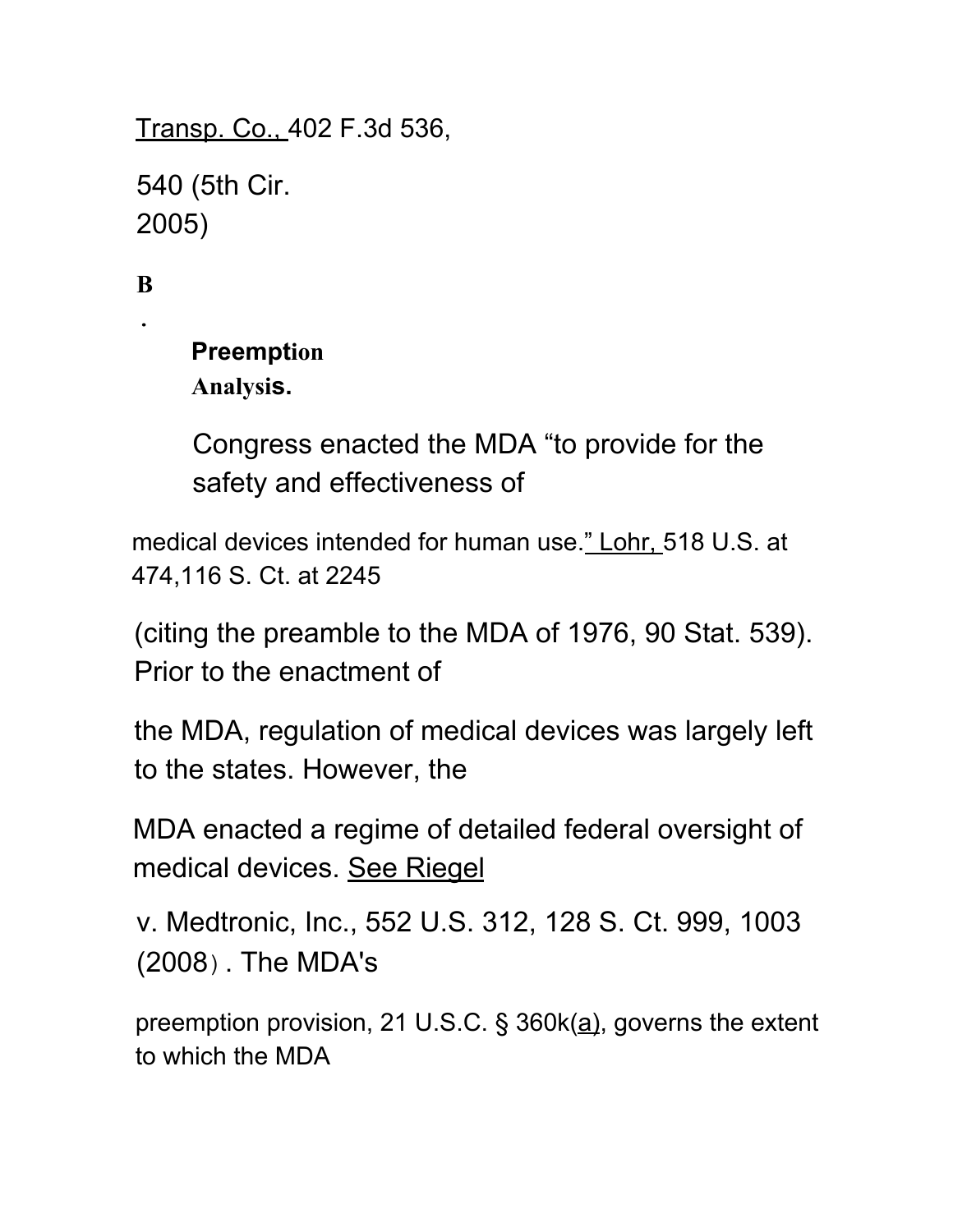preempts state law. It reads:

> [N]o State or political subdivision of a State may establish or continue in effect with respect to a device intended for human use any requirement--

(1) which is different from, or in addition to, any requirement applicable under this chapter to the device, **and**

> (2) which relates to the safety or effectiveness of a device or to any other matter included in a re**quirement**

> > -- - -

Case 5:07-CV-01723-TS-MLH

Document 63

Filed 11*/*1*9/*2009

Page 7 of 20

applicable to the device under this chapter.

The FDA has promulgated regulations interpreting section 360k, which state:

State or local requirements are preempted only when the Food and Drug Administration has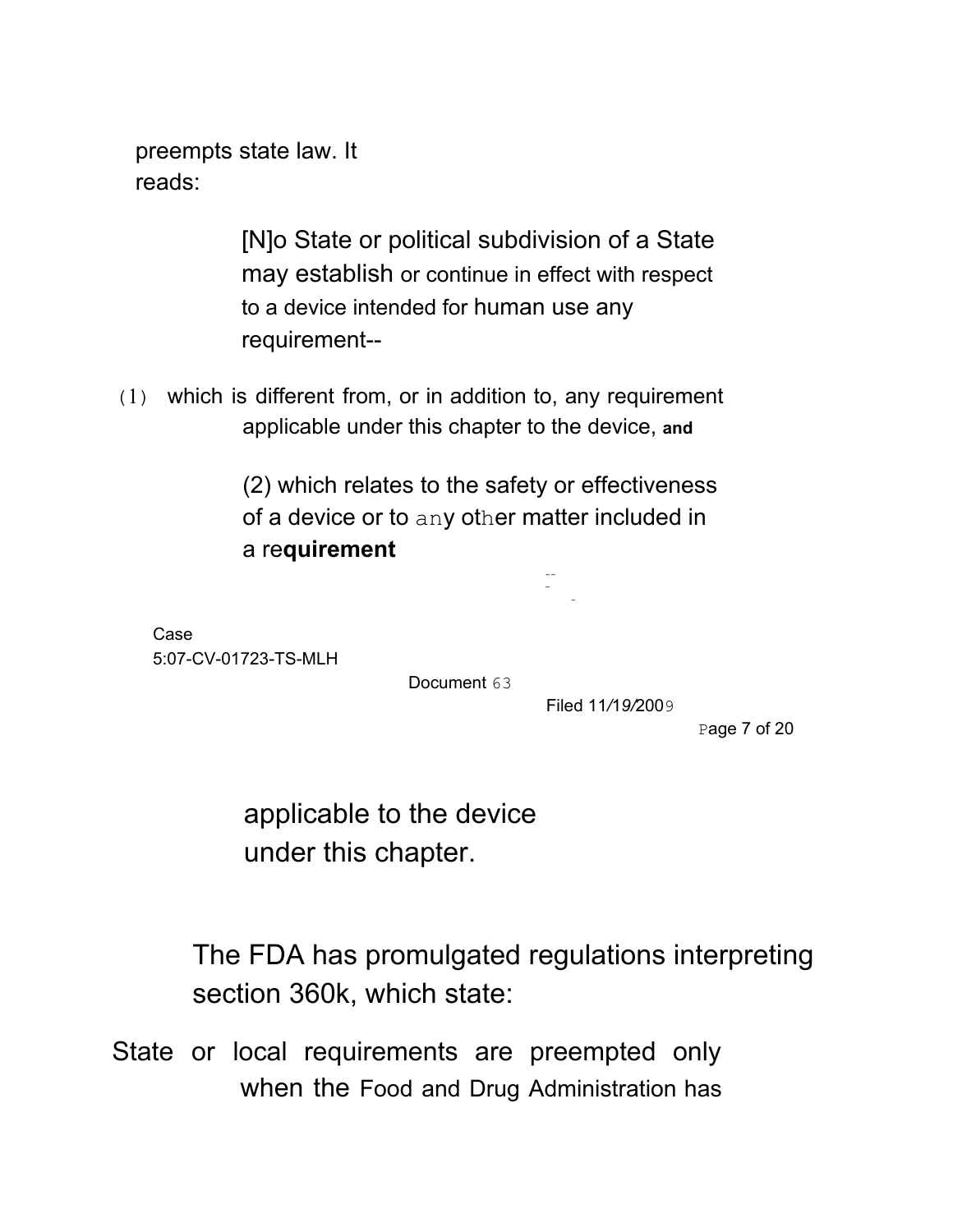established specific counterpart regulations or there are other specific **requireme**nts applicable to a particular device under the act, thereby making any existing divergent State or local requirements applicable to the device different from, or in addition to, the specific (FDA) requirements.

21 C.F.R. 808.1(d).

> Class III devices, like the TAXUS Stent at issue in this case, are subject to the

highest level of federal oversight. See Riegel, 128 S. Ct. at 1003. The premarket

approval process for new Class III devices first requires the manufacturer to submit

a multivolume application. This information must include the results of a good faith

investigation and studies of the device's safety and effectiveness. The process also

includes a review of the device's proposed labeling and instructions. The FDA

determines whether the proposed labeling is false or misleading. The Supreme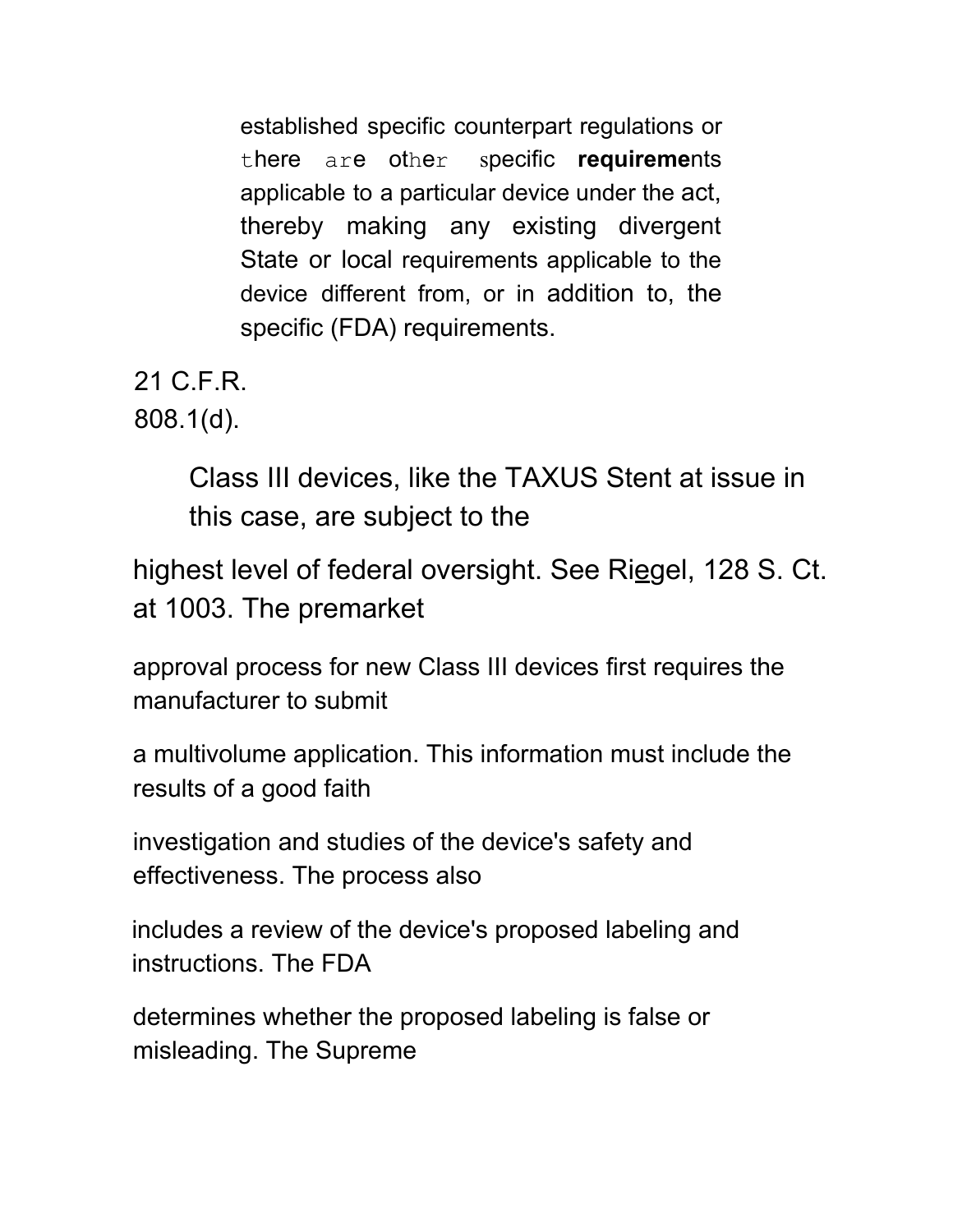Court has described the premarket approval process for Class III devices as

"rigorous." Id. at 1004 (citing Lohr, 518 U.S. at 4*77*, 116 S. Ct. 2240). Premarket

approval is only granted if the FDA finds that there is a "reasonable assurance" of

the subject device's "safety and effectiveness." Id. (quoting 21 U.S.C. § 360e(d)).

Case 5:07*-*cv-01723-TS-MLH

Document

63

**Filed** 11*/*19*/*2009

> Page 8 of 20

The FDA is granted discretion to "approve devices that present great risks if they

nonetheless offer great benefits in light of available alternatives." Id. "Once a

device has received premarket approval, the MDA forbids the manufacturer to

make, without FDA permission, changes in design specifications, manufacturing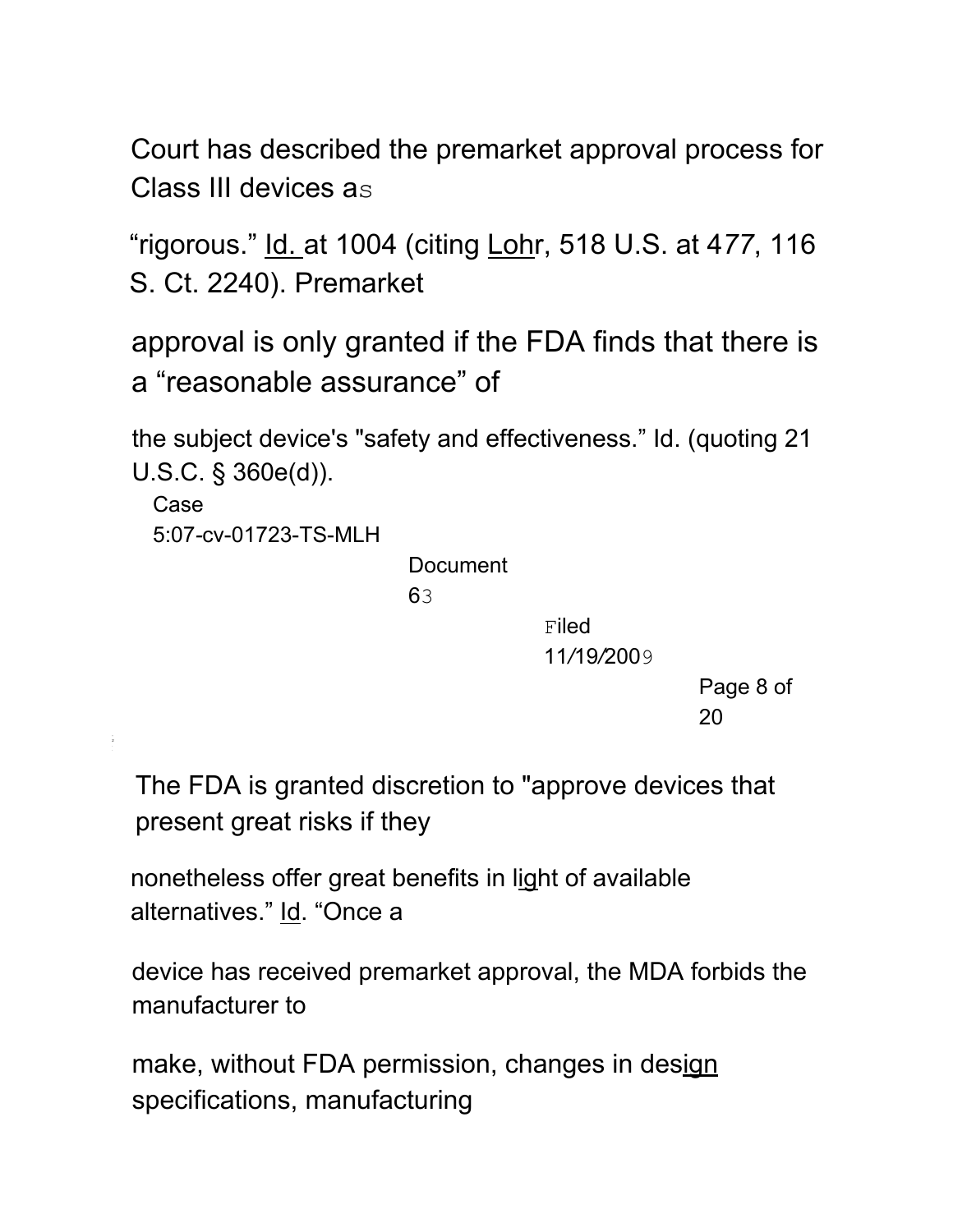process, labeling, or any other attribute, that would affect safety or effectiveness." Id, at 1005.

Boston Scientific claims that every detail of its TAXUS Stent and its

packaging have been approved by the FDA. Therefore, Boston Scientific argues,

state law claims alleging that these specifications are inadequate would conflict with

the FDA's determination and are preempted by federal law.

**C**

**.**

# **The Supreme Court's Decision In Riegel.**

In Riegel v. Medtronic, decided in 2008, the Supreme Court set forth a two

prong analysis for determining whether a plaintiff's state law claims are preempted

by the MDA. First, it must be determined that the federal government has

established requirements that are applicable to the device.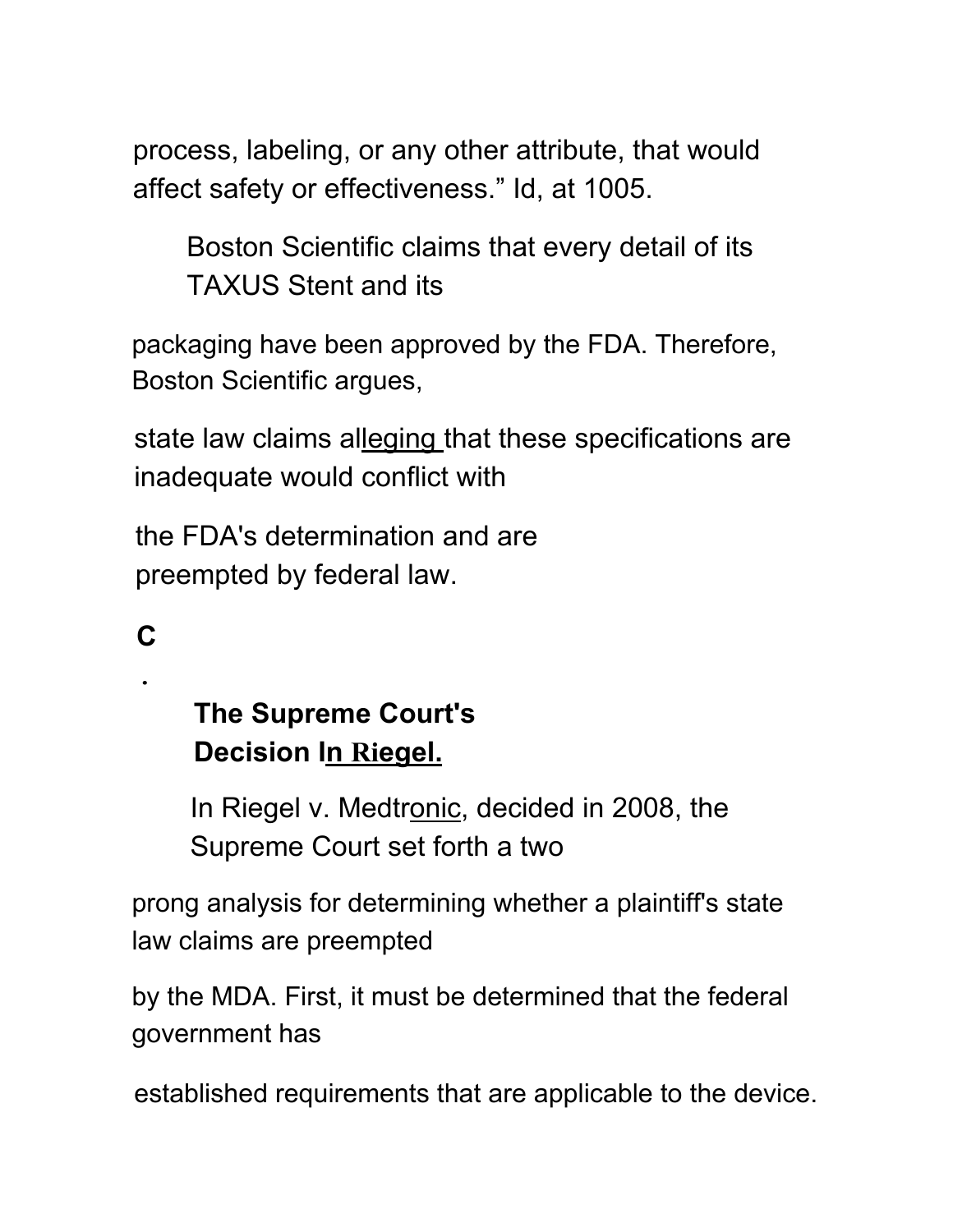See Riegel, 128 S. Ct.

at 1006. If there are federal requirements for the device, then a court must next

determine whether the plaintiff's state law claim is based on a state requirement

with respect to the device that is "different from or in addition to" the federal

requirements, and that relates to the safety and effectiveness of the device. Id.

:

8

Case 5:0*7-C*V-01723-T S-MLH

> Docume nt 63

> > Filed 11/19/2009 Page 9 of 20

(citing 21 U.S.C. § 360k(a)). If the state requirement is different from or in addition

to the federal requirements, then such a state requirement is preempted by the MDA.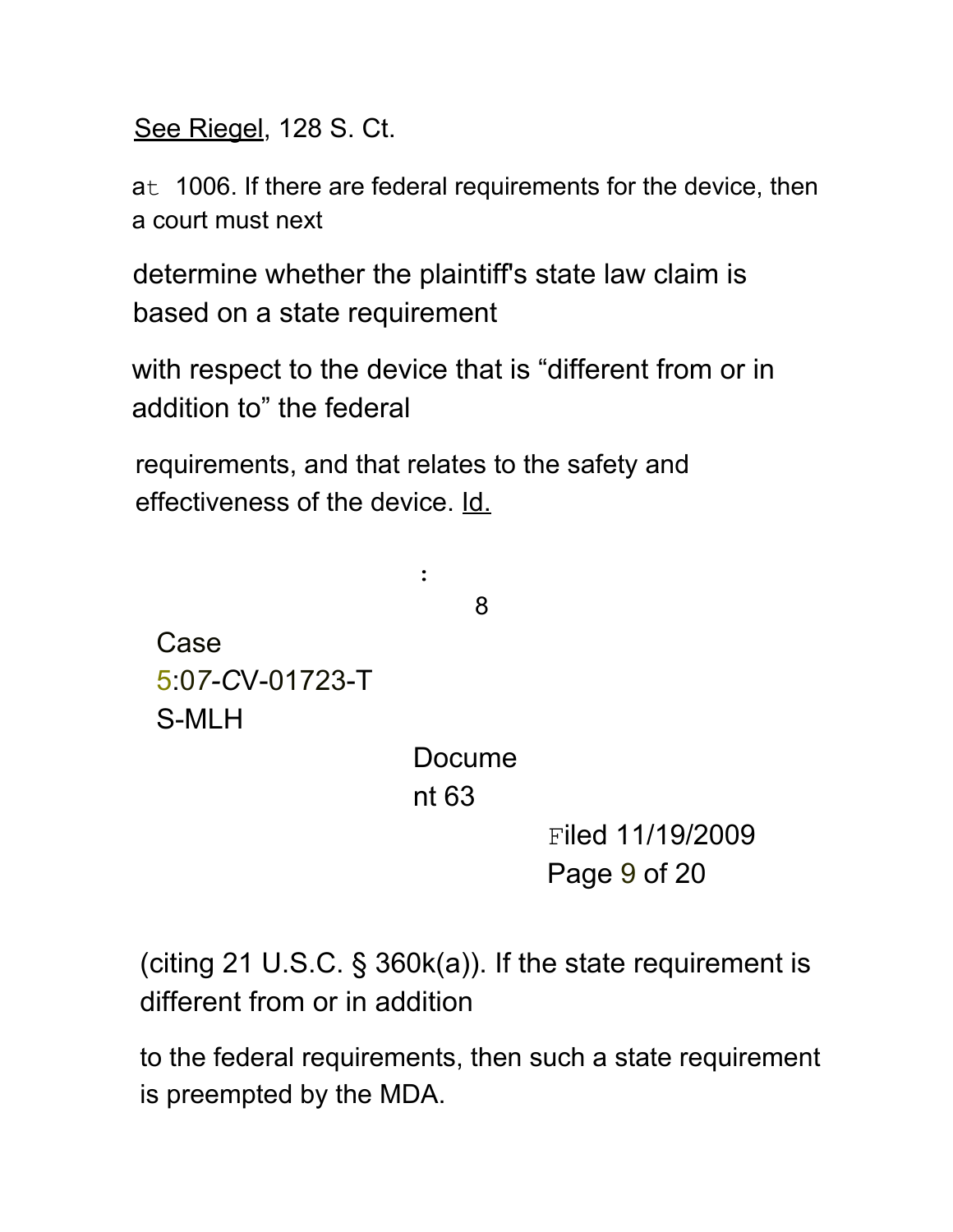In Riegel, the plaintiff filed suit after a catheter used in his medical procedure

ruptured. See id. at 1005-06. The plaintiff's suit alleged that the device was

designed, labeled and manufactured in a manner inconsistent with New York state

law. The Supreme Court affirmed the circuit court and district court's dismissal of

the action based on MDA preemption. See id. The catheter device at issue was a

Class III device that had undergone the FDA's premarket approval process.

In addressing the first prong of the preemption analysis, the Riegel Court

reasoned that the premarket approval process "imposes 'requirements' under the

MDA." Id. at 1007. The premarket approval is specific to the individual device.

The premarket approval process does not constitute an exemption from federal

safety review but instead, the process is the federal safety review. See id. The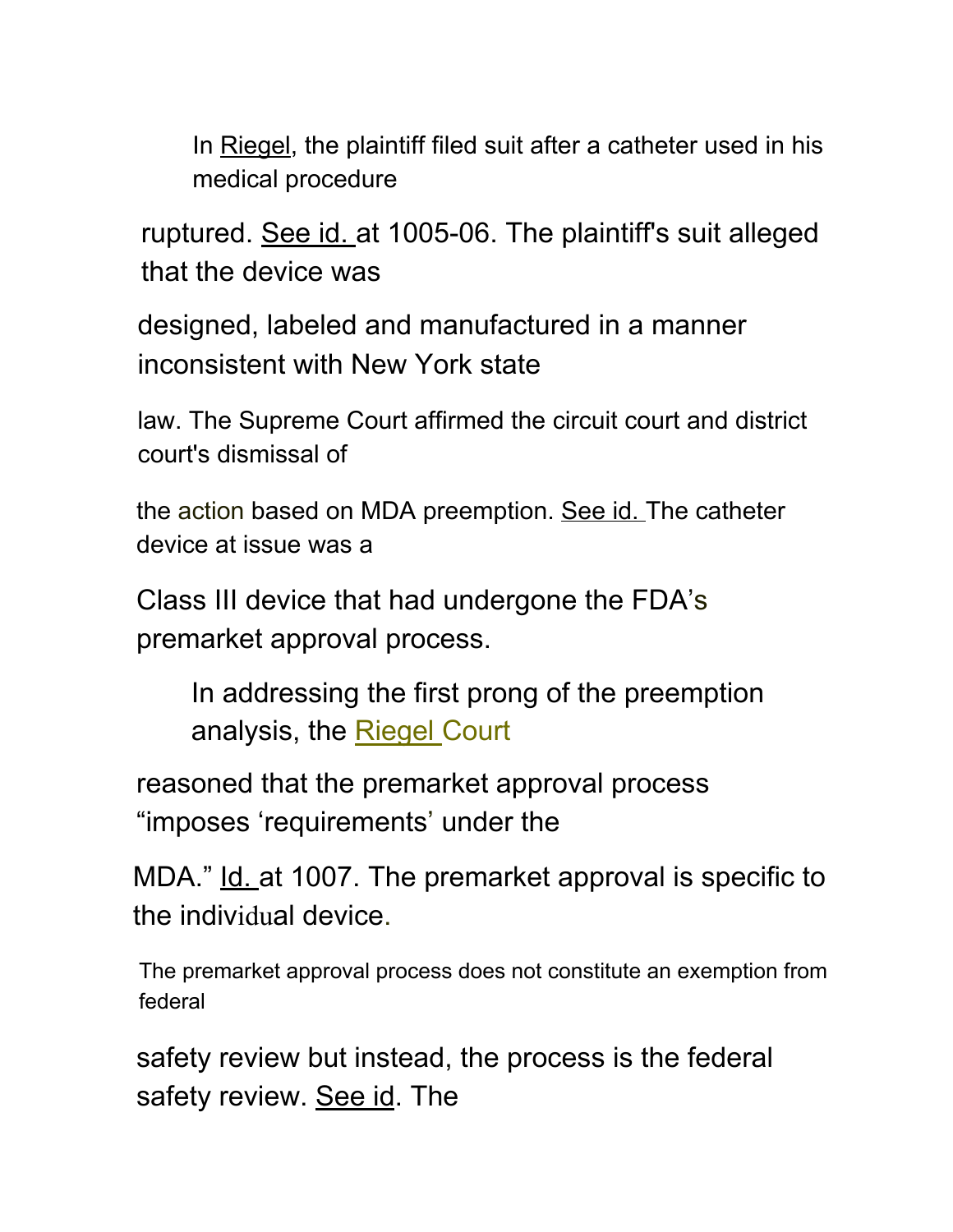premarket approval process itself establishes federal requirements for a device, so

any device that has been approved by that process will satisfy the first prong of the

preemption analysis. See id. The Supreme Court then went on to discuss the

second prong of the preemption analysis. In the Riegel case, the plaintiff had based

his claims on state common-law duties. The Court equated state common-law

duties with state "requirements" and determined that "[a]bsent other indication,

```
Case
5:07-CV-01723-TS-ML
A
```
H

 $\frac{1}{1}$ 

**Document** 

63

Filed 11/19/2009

> Page 10 of 20

**referen**ce to a State's 'requirements' includes its common-law duties." Id. at 1008.

Such state "requirements" were preempted when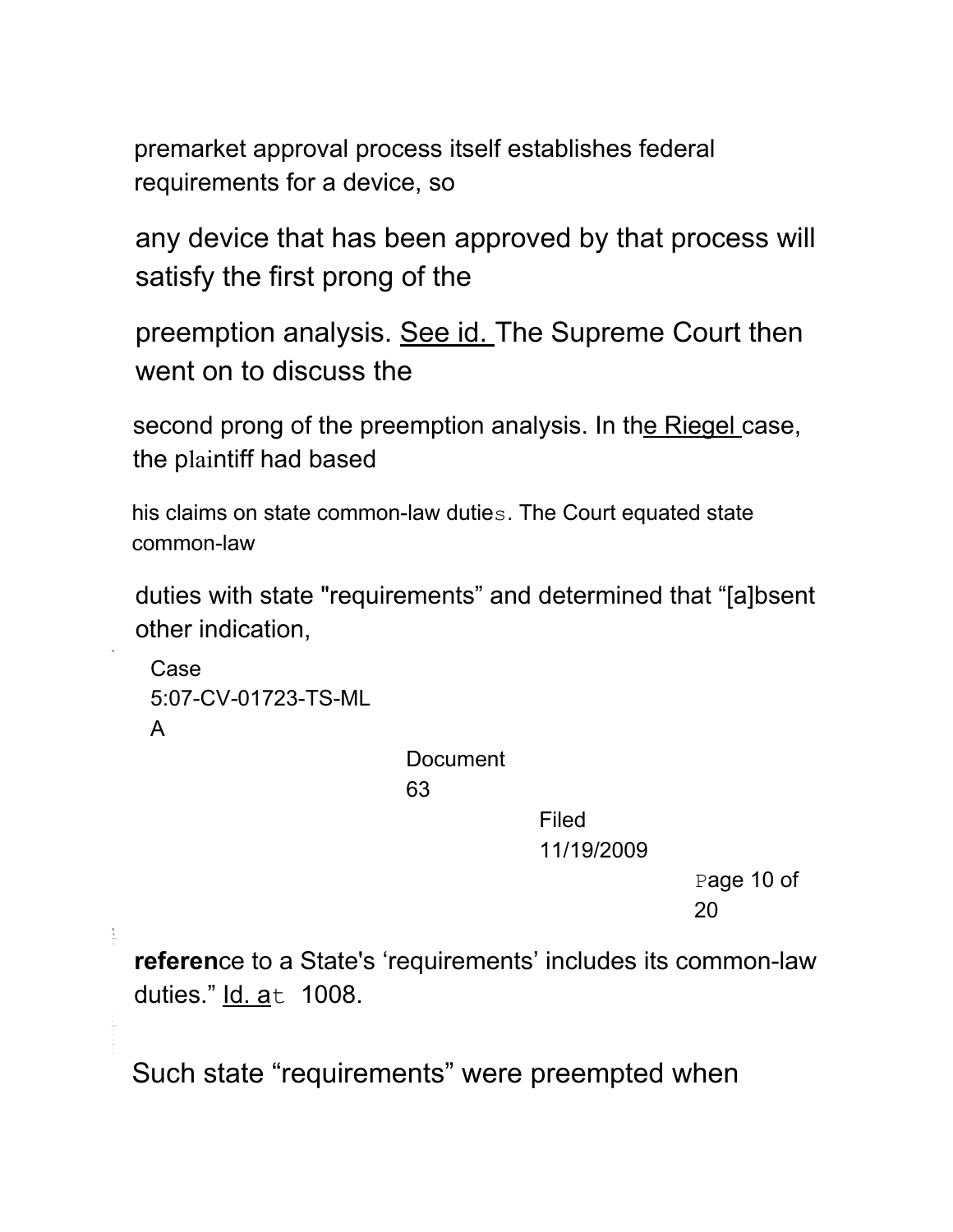applied to a specific medical

device that has undergone premarket approval. Id. at 1007-08. Additionally, the

Court reaffirmed its holding in Lohr, 518 U.S. at 512, that common-law causes of

action for negligence and strict liability imposed state "requirements" and were

preempted when applied to a specific medical device. Id. at 1007. In his opinion

for the court, Justice Scalia confirmed that removal of all judicial recourse "is

exactly what a pre-emption clause for medical devices does by its terms." Id. at

1009. The Court's analysis, along with Justice Scalia's statement, indicates the

2In Lohr, the plaintiff claimed she was injured when her pacemaker failed. See Lohr, 518 U.S. at 480-481, 116 S. Ct. at 2248. She and her husband brought claims against Medtronic. In a plurality decision, the Supreme Court analyzed whether the claims,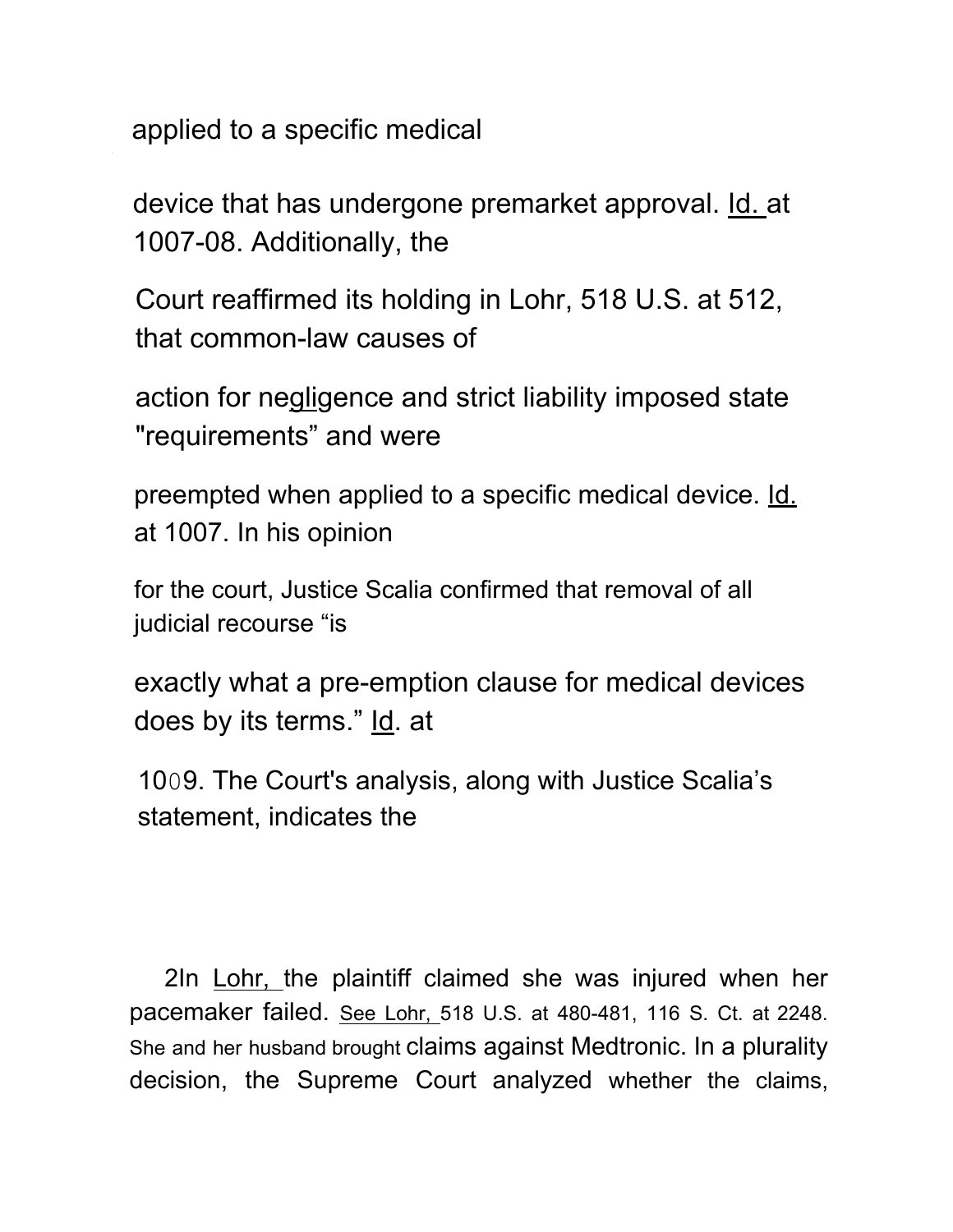brought under Florida state law, were preempted by the MDA's section 360k preemption provision. See id. at 481-482, 116 S. Ct. at 2248-49. After extensive analysis, the Court found that none of the Lohrs' claims based on allegedly defective manufacturing or labeling were preempted. See id. at 502, 116 S. Ct. at 2259. The Court emphasized the fact that the pacemaker at issue was approved after the manufacturer submitted a premarket notification, a process also known as a section 510(k) process. See id. at 478, 116 S. Ct. at 2247. Through this process, if the FDA concludes on the basis of the premarket notification that the device is substantially equivalent to a pre-existing device, the device can be marketed without further regulatory analysis. See id. The Court stated that the section 510(k) process, which typically takes about twenty hours to complete, is by no means comparable to the PMA process, which requires 1,200 hours. See id. at 4*7*8*-*479, 116 S. Ct. at 224*7.*

Case

5:07-cv-01723-TS-MLH

Document

63

Filed 11*/*19*/*2009

> Page 11 of 20

# breadth of MDA preemption post-Riegel. **D. Preemption Analysis Of McQuiston's Claims.**

As previously stated, the TAXUS Stent is a Class III device under the MDA.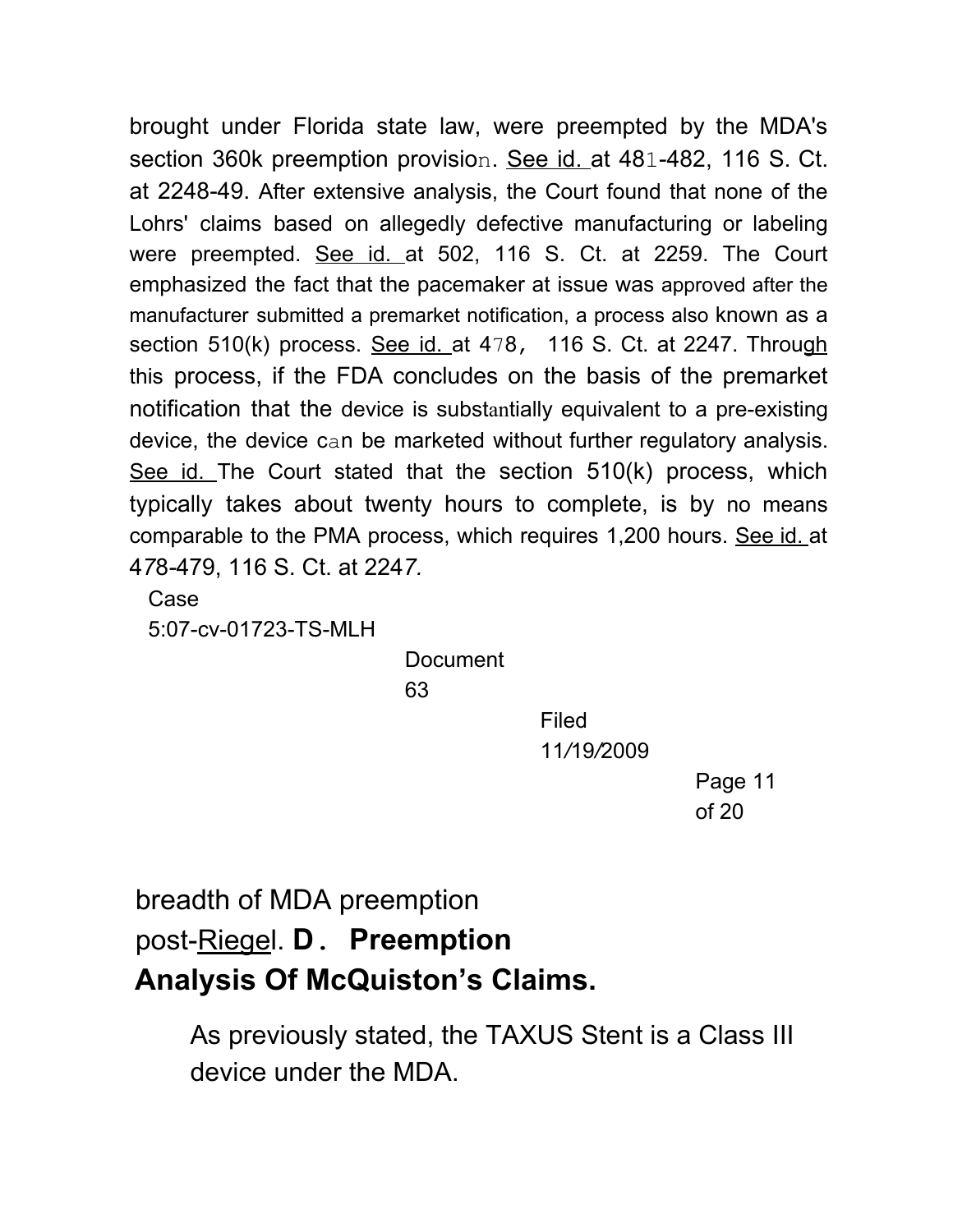Thus, the TAXUS Stent was subject to the highest scrutiny under the MDA by

virtue of its approval through the "rigorous" premarket approval process set forth

for Class III devices. See Riegel, 128 S. Ct. at 1004 (citing Lohr, 518 U.S. at 4*77,*

'In Gomez v. St. Jude Med. Daig Div., Inc., 442 F.3d 919 (5th. Cir. 2006), a case decided by the Fifth Circuit prior to Riegel, the Fifth Circuit stated that this circuit uses the Martin/Lohr test to analyze products liability claims against PMA approved devices. See id. at 928-30 (citing Martin v. Medtronic, Inc., 254 F.3d 573 (5th Cir. 2001) and Lohr, 518 U.S. 470, 116 S. Ct. 2240). The test requires a court to analyze the claims and determine whether the duties enforced by such claims would threaten the federal duties imposed by the PMA process. See id. at 930. The Gomez court found that the plaintiff's claims for negligent design and defective design were preempted because the FDA studied and approved the device's design through the PMA process. See id. The FDA also approved the labeling, warnings, instructions, and training process for the device during the PMA process; therefore, any claims of inadequacy in any of these areas were also preempted. See id. at 931.

The plaintiff in Gomez also argued that her warranty claims should not be preempted because after the completion of the PMA, the manufacturer acquired additional information about the risks associated with the product but did not provide updated warnings. See id. The court stated that because the manufacturer had an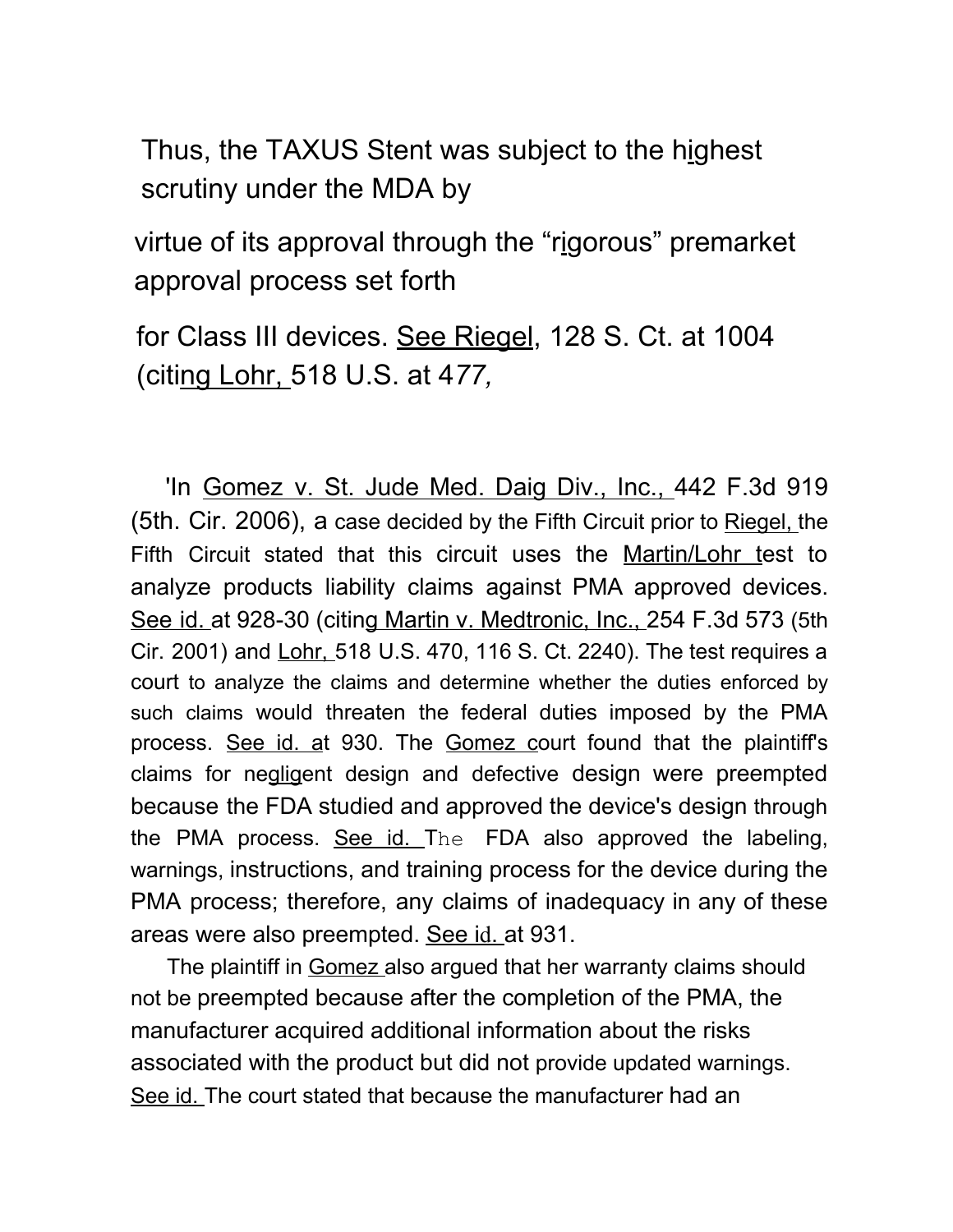ongoing obligation to the FDA to report new information obtained after the approval of the device, any related state law claims would interfere with the federal scheme and were preempted. See id. at 931-32. The court also found that a claim for the breach of any express warranties provided under Louisiana law would also be preempted because the duties imposed by such claims were potentially inconsistent with the federal regulatory scheme. See id, at 932. The only claim that the court found was not preempted was a defective manufacturing claim alleging that the device did not comply with the FDA-approved specifications. See id.

Case 5:07*-*cv-01723-TS-MLH

> **Document** 63

11

**Filed** 11/19*/*2009

> Page 12 of 20

116 S. Ct. at 2240). Boston Scientific argues that it is entitled to summary judgment

because McQuiston's state law claims conflict with federal requirements imposed

by the FDA and are, therefore, preempted. Boston Scientific asserts that since the

TAXUS Stent is a Class III device, information must be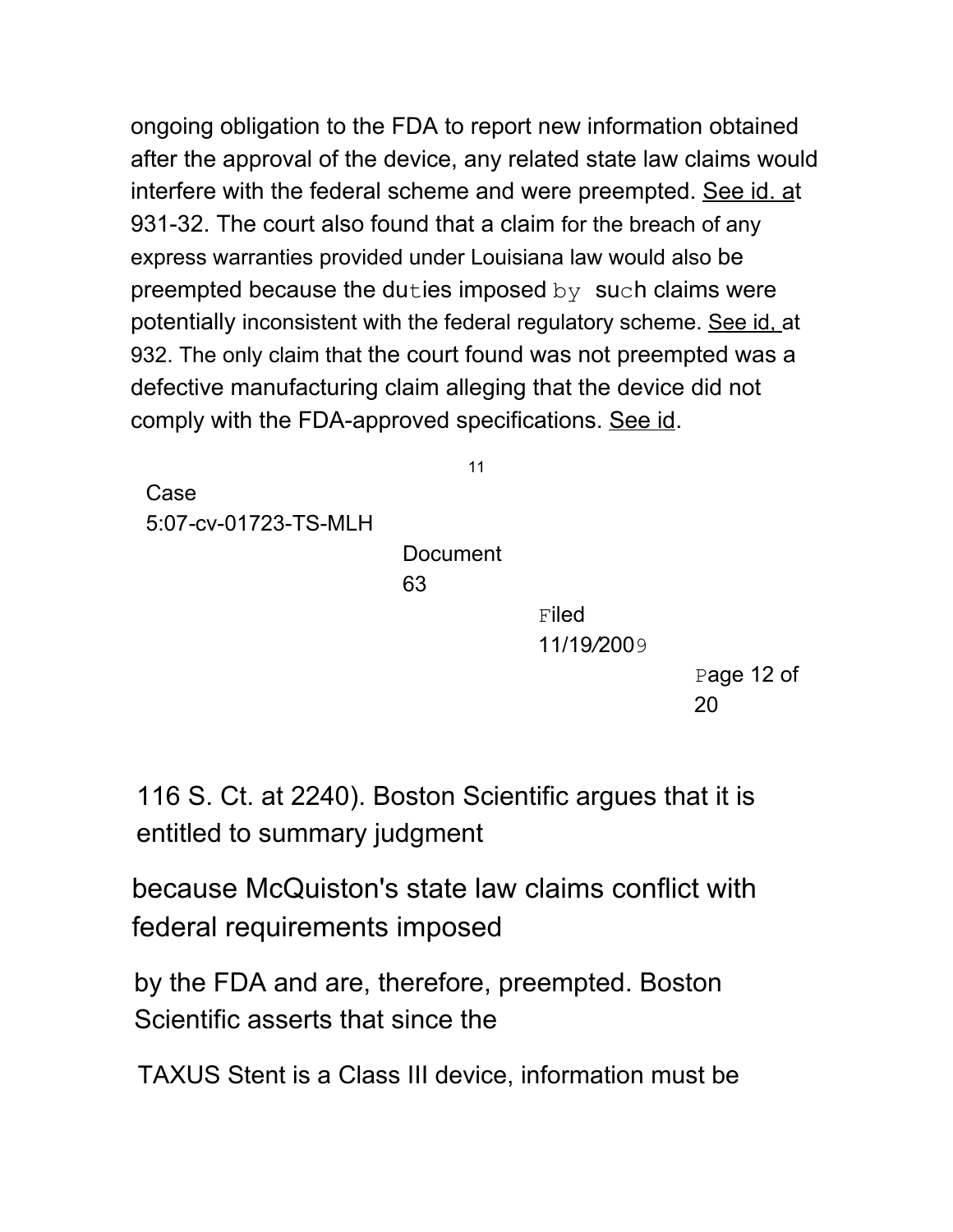continually provided to the

FDA and all changes to the product must be approved. McQuiston argues, inter

alia, that even if the TAXUS Stent is a Class III device, the facts he alleges

encompass a claim that the TAXUS Stent does not comply with FDA requirements,

which is not preempted.

> Applying the two-prong Riegel preemption analysis to the present case, this

court is compelled to conclude that McQuiston's claims are preempted. First, there

can be no argument that the TAXUS Stent was subject to the premarket approval

process and the federal government established requirements for the device through

that process. The analysis then shifts to the second prong for a determination of

whether McQuiston's claims are based on a state requirement with respect to the

device that are "different from or in addition to" the federal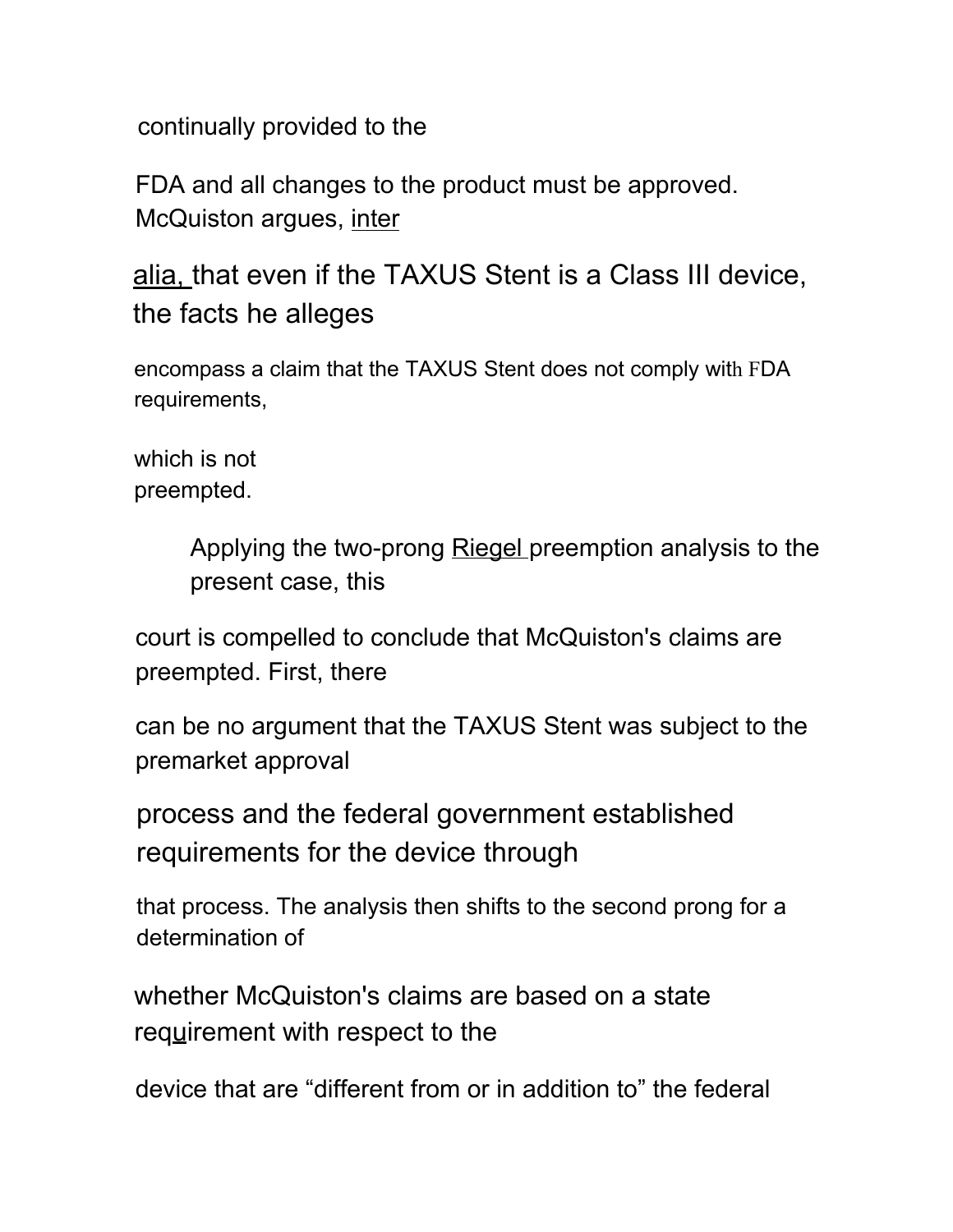requirements, and that

relate to the safety and effectiveness of the device.

> McQuiston does not appear to dispute the fact that many of his claims are

preempted by Riegel. His arguments to the court focus instead on five general

> **1 2**

Case 5:07-CV-01723-TS-ML H

> **Document** 63

> > Filed 1*1/*1*9/*2009

> > > Page 13 of 20

areas, many of which are irrelevant to the current issues." Ultimately, however,

McQuiston does not challenge the fact that Riegel mandates preemption of many

of his claims. Regardless, the court will proceed to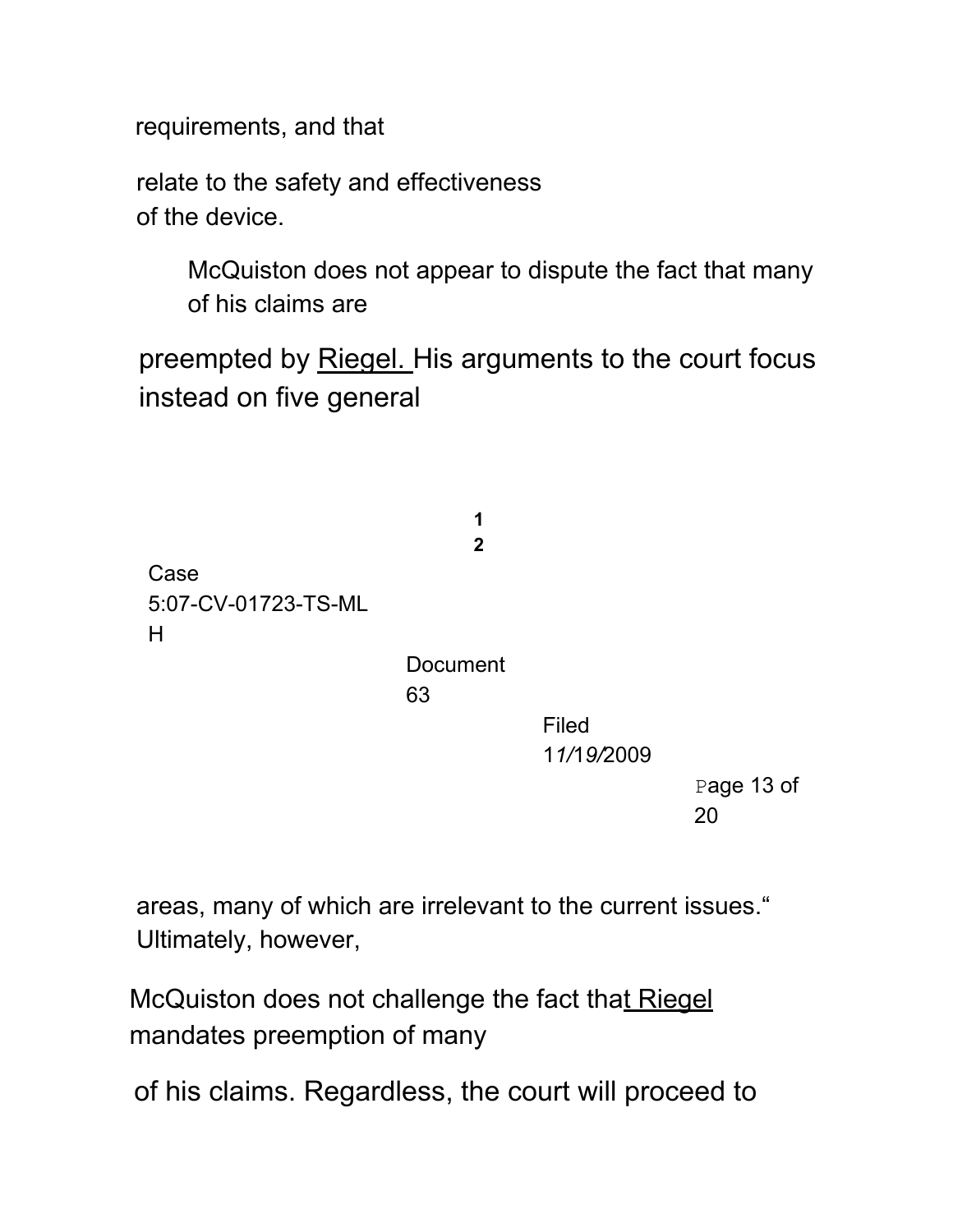analyze each of McQuiston's

claims seriatim.

**1**

**.**

# **Design Defect.**

McQuiston contends that the TAXUS Stent was "in a defective and

unreasonably dangerous condition as designed, taking into account the utility of the

product and the risk involved in its use." Record Document 1, Petition at 3.

However, a finding under state law that the TAXUS Stent was improperly designed

would impose a requirement that differs from the design that has been approved by

the FDA. Because this state requirement would be different from, or in addition

to" the requirements imposed by federal law, this claim is expressly preempted.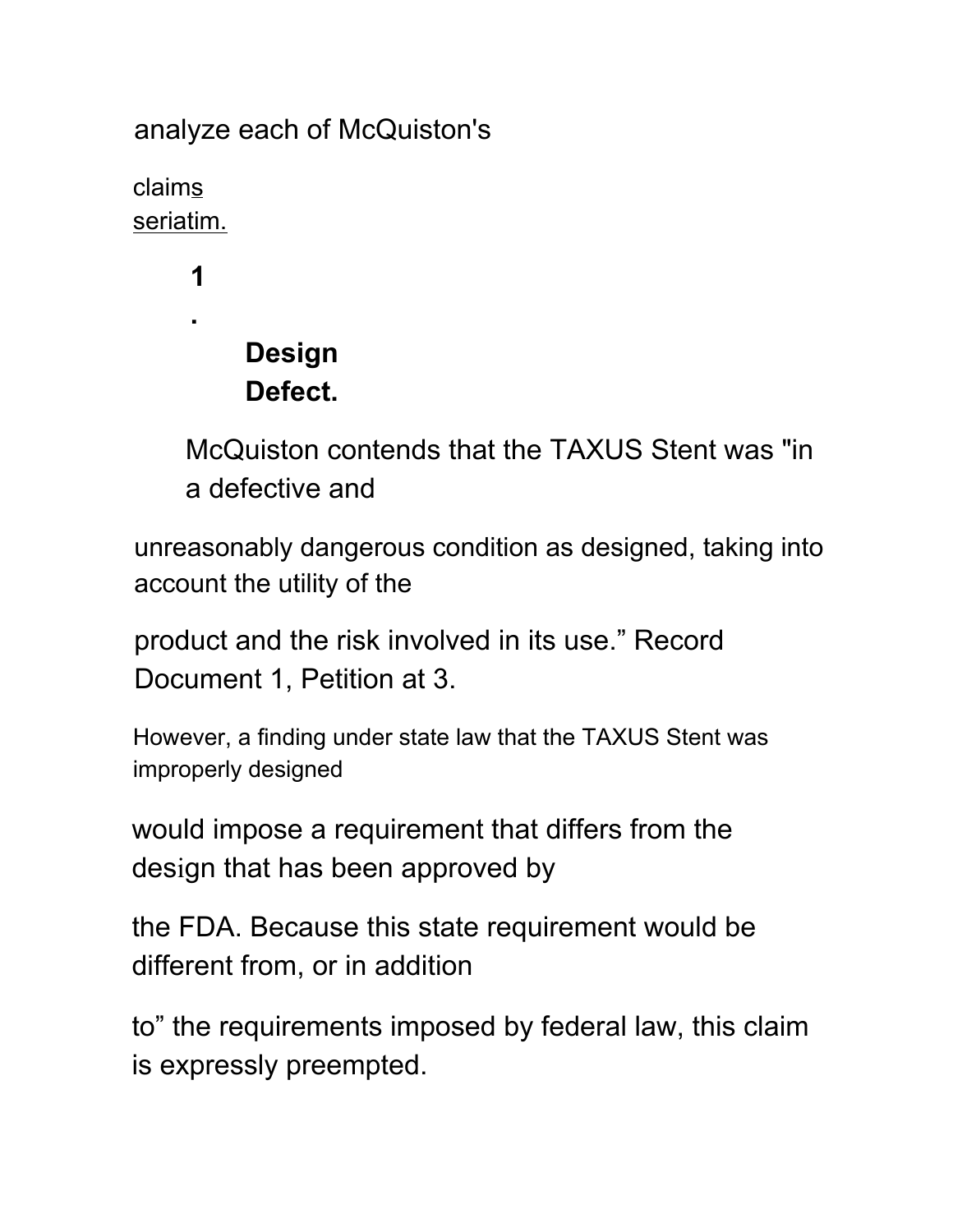## **Inadequate Testing.**

McQuiston asserts that the TAXUS Stent was defective "due to inadequate

testing." Id. This claim essentially challenges the safety testing that formed the

basis upon which the FDA approved the TAXUS Stent PMA. A finding under state

For example, McQuiston suggests that future legislation will"nullify" Riegel. See Record Document 4*7* at 4. However, reliance upon prospective legislation in an attempt to avoid preemption under the current state of the law as set forth in Riegel is a futile, and ineffective, strategy by McQuiston.

1 3 Case 5:07-cv-01723-TS-MLH Document 63 Filed 11*/*19*/*2009 Page 14 of 20

**.**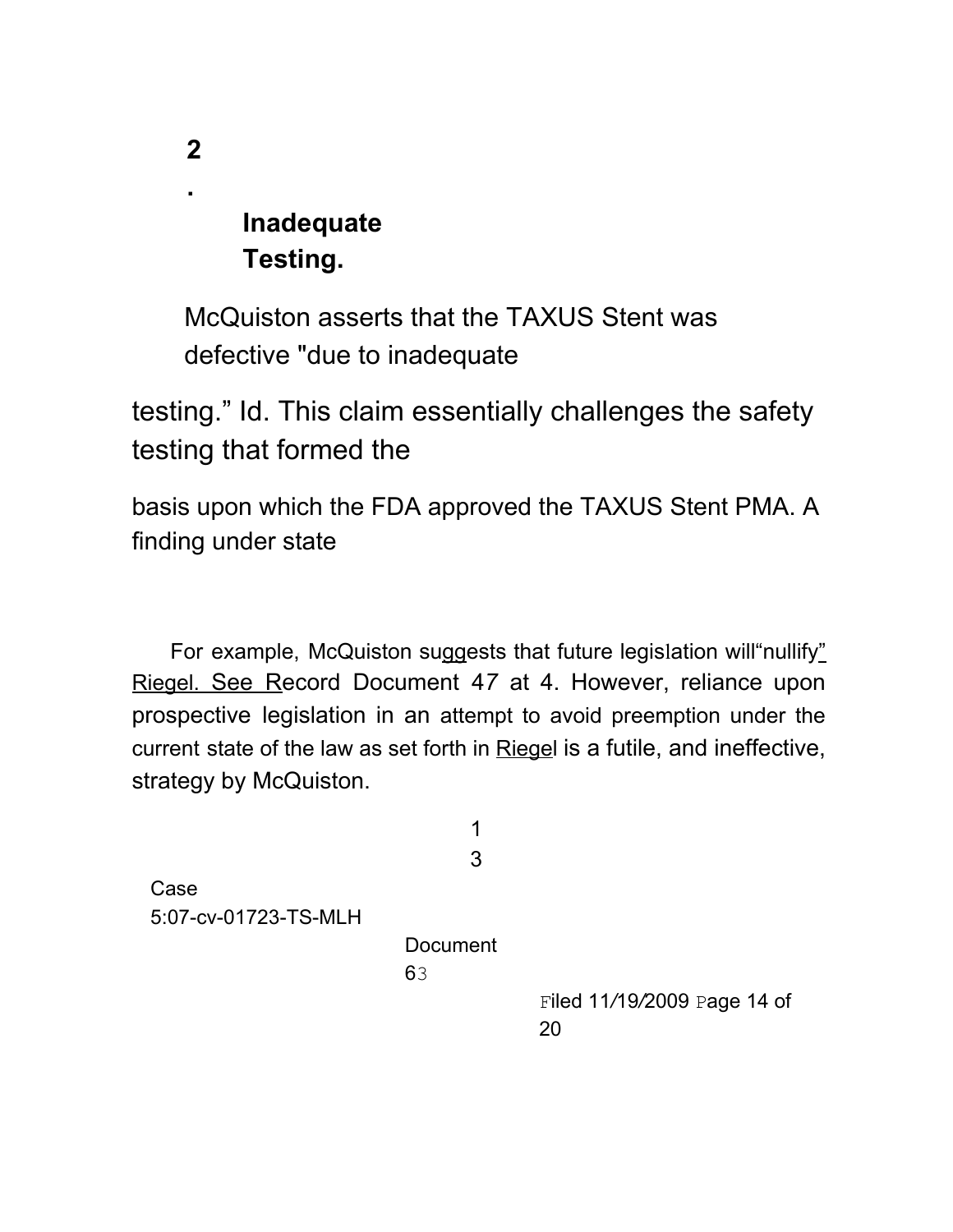law that the TAXUS Stent was inadequately tested would impose a requirement that

differs from the testing that was approved by the FDA. Because this state

requirement would be "different from, or in addition to" the requirements imposed

by federal law, this claim is also expressly preempted.

**3**

**.**

# **Warnings Claims.**

McQuiston alleges that the TAXUS Stent is defective because Boston

Scientific marketed and continues to market the TAXUS Stent despite

"opportunities for more meaningful and effective warnings." Record Document 1,

Petition at 4. He further alleges that Boston Scientific "failed to provide adequate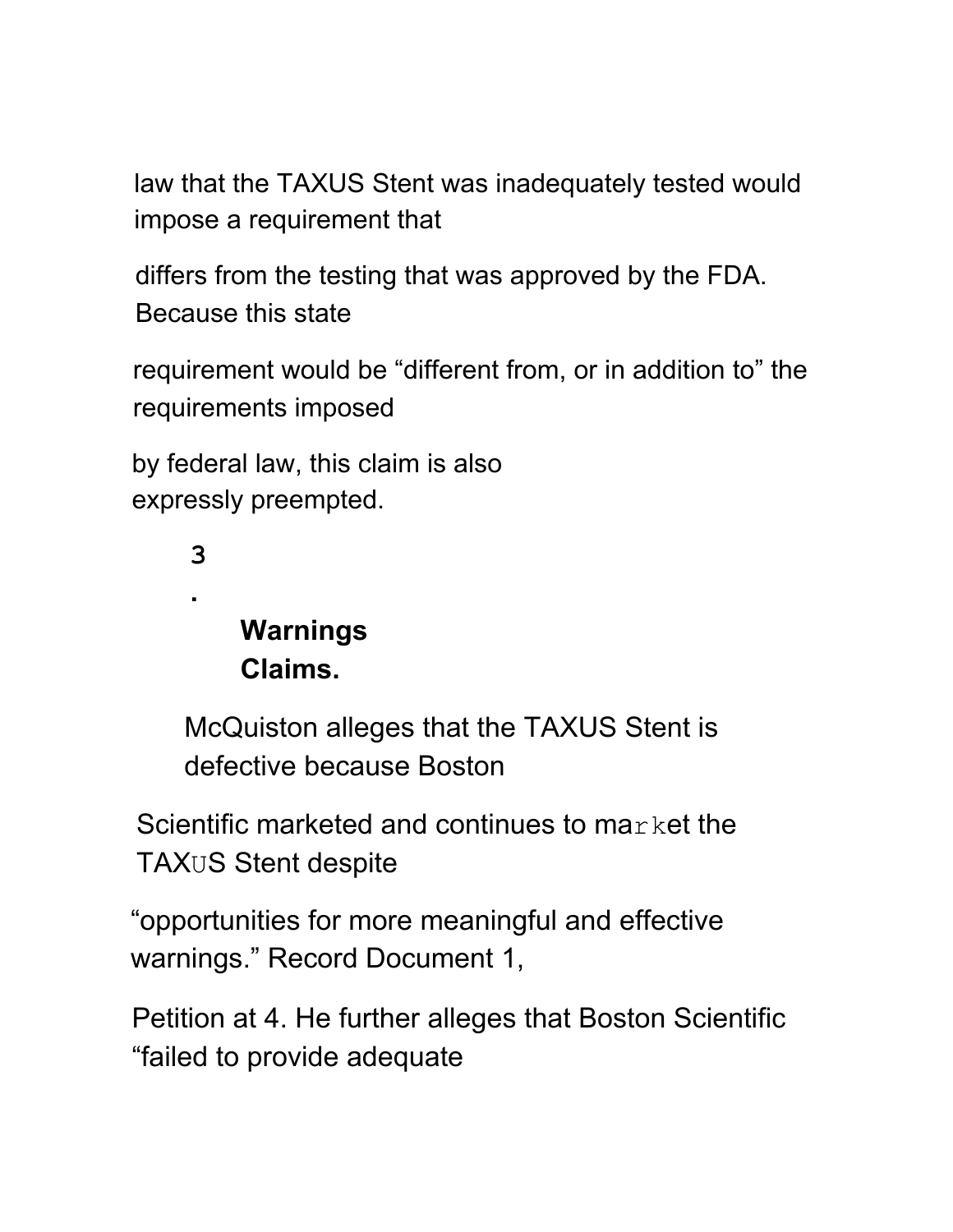post-marketing warnings or instructions after the manufacturer knew of the risk of

injury from the [TAXUS Stent] via post-marketing data." Id. at 3. Both claims are

premised on the argument that Boston Scientific should have provided warnings

different from, or in addition to the warnings that were approved by the FDA. A

finding under state law that the warnings provided with the TAXUS Stent were

inadequate would impose requirements that differ from the warnings that were

approved by the FDA. Because a state requirement would be "different from, or in

addition to" the requirements imposed by federal law, these claims are expressly

preempte d.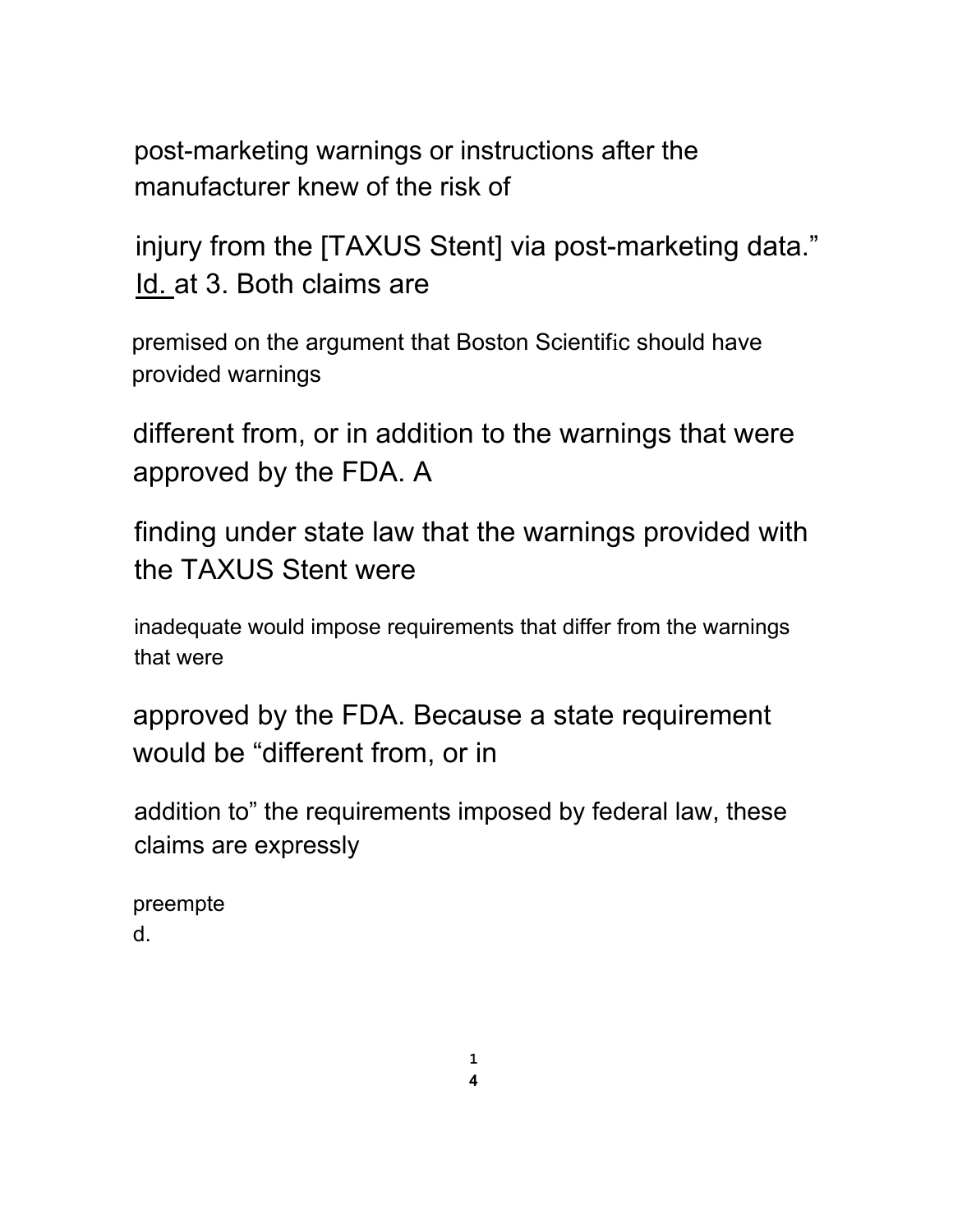Case 5:07-CV*-*01723-TS-ML H

> Document. 63

Filed 1*1/19/*2009

> Page 15 of 20

**4**

**.**

----

# **Breach Of Express And Implied warranties.**

McQuiston contends that Boston Scientific "breached warranties." Record

Document 1, Petition at 2. McQuiston does not clarify whether he is asserting a

claim for breach of an express warranty or a claim for breach of an implied

warranty. Regardless, either claim is preempted.

> Although Riegel did not directly address a claim for breach of express

warranty, in Gomez v. St. Jude Med. Diag Div., Inc., 442 F.3d 919 (5th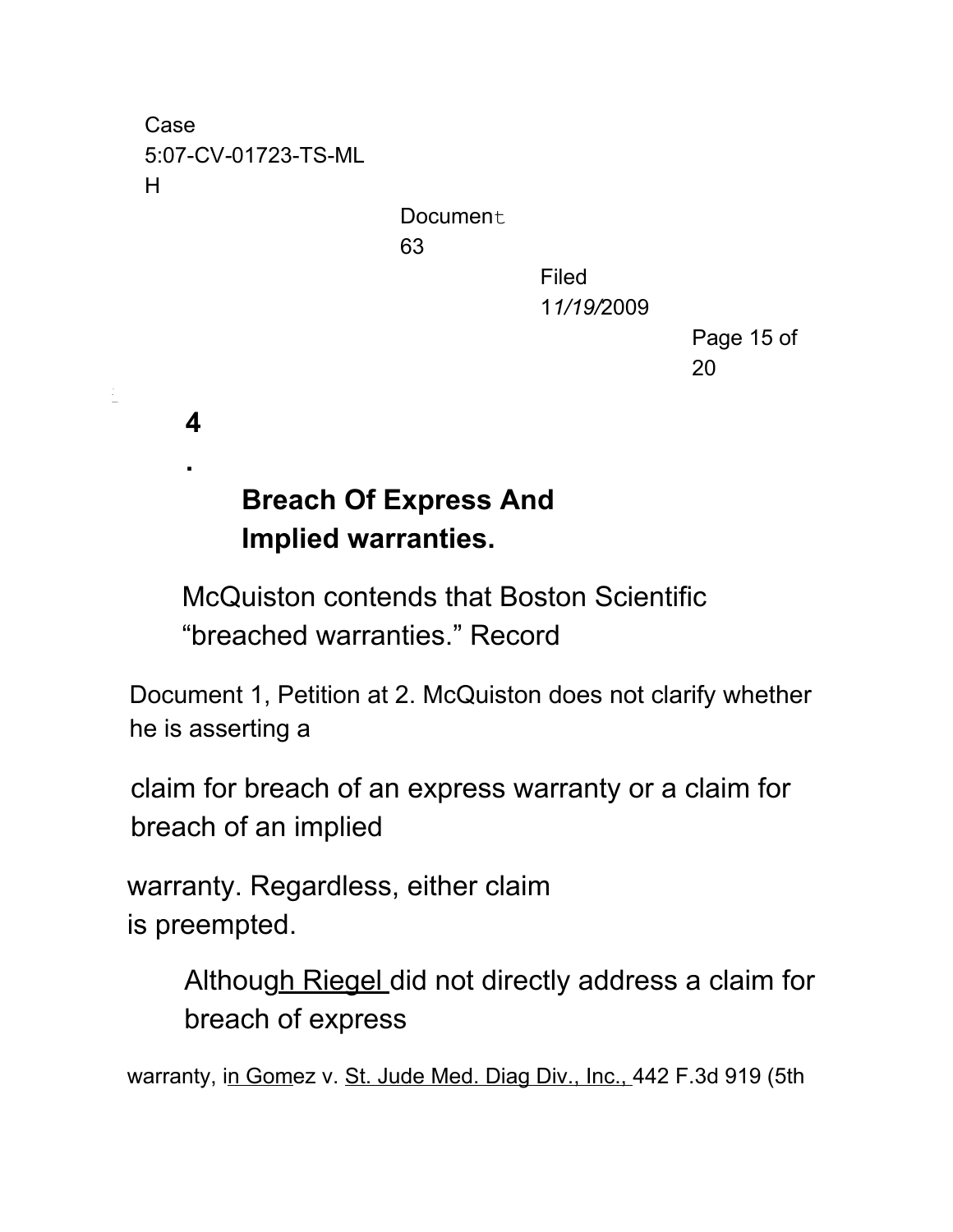Cir. 2006),

the Fifth Circuit has considered and answered this question. The Gomez court

concluded that when the representations at issue are approved by the FDA through

the premarket approval process, the duties arising under the Louisiana breach of

**warranty** statute relate to, and are potentially inconsistent with, the federal

regulatory scheme." Id. at 932. As a result, any such claim is preempted. See id.

The Gomez court did not specifically decide the issue of Louisiana implied

**warran**ty claims. However, the FDA has thoroughly examined the manufacturing

process, the safety, and the labeling of every PMA-approved product. See Martin,

254 F.3d at 584-85. A determination that even though the product complies with

the FDA requirements, it has a problem causing it to breach an implied warranty,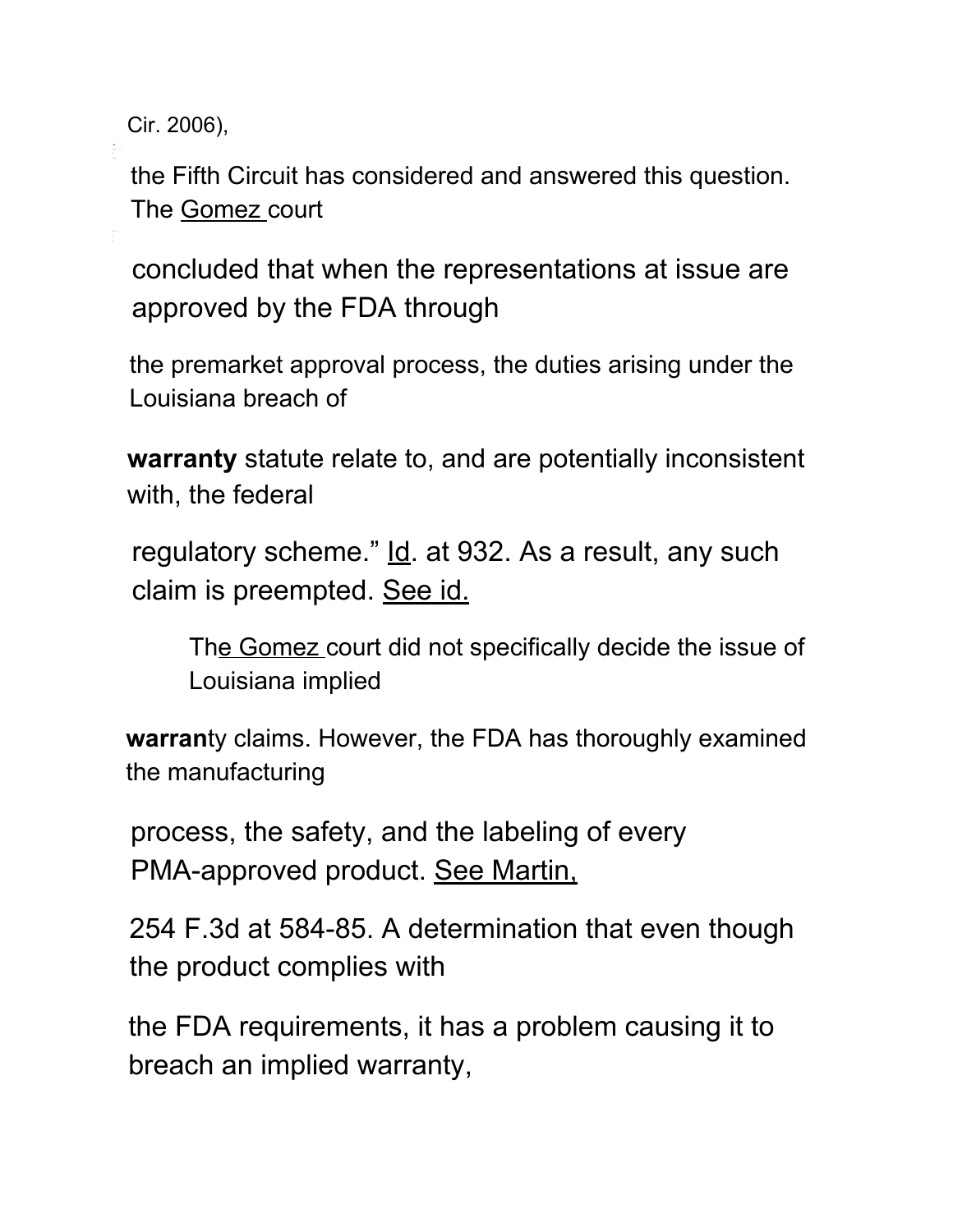would impose requirements different from or in addition to those imposed by the

## FDA. See Riegel, 128 S. Ct. at 1009-1011. Accordingly, because the FDA

**15**

Case 5:07*-*CV-01723-TS-MLH

Document 63

Filed 11*/*19*/*2009

Page 16 of 20

approved the TAXUS Stent's labeling and warnings, McQuiston's breach of

express and implied warranties claims are preempted.

### **5**

**.**

# **Manufacturing Defect.**

McQuiston contends that Boston Scientific "failed to exercise ordinary care

in the ... manufacture[]" of the TAXUS Stent. Record Document 1, Petition at 3.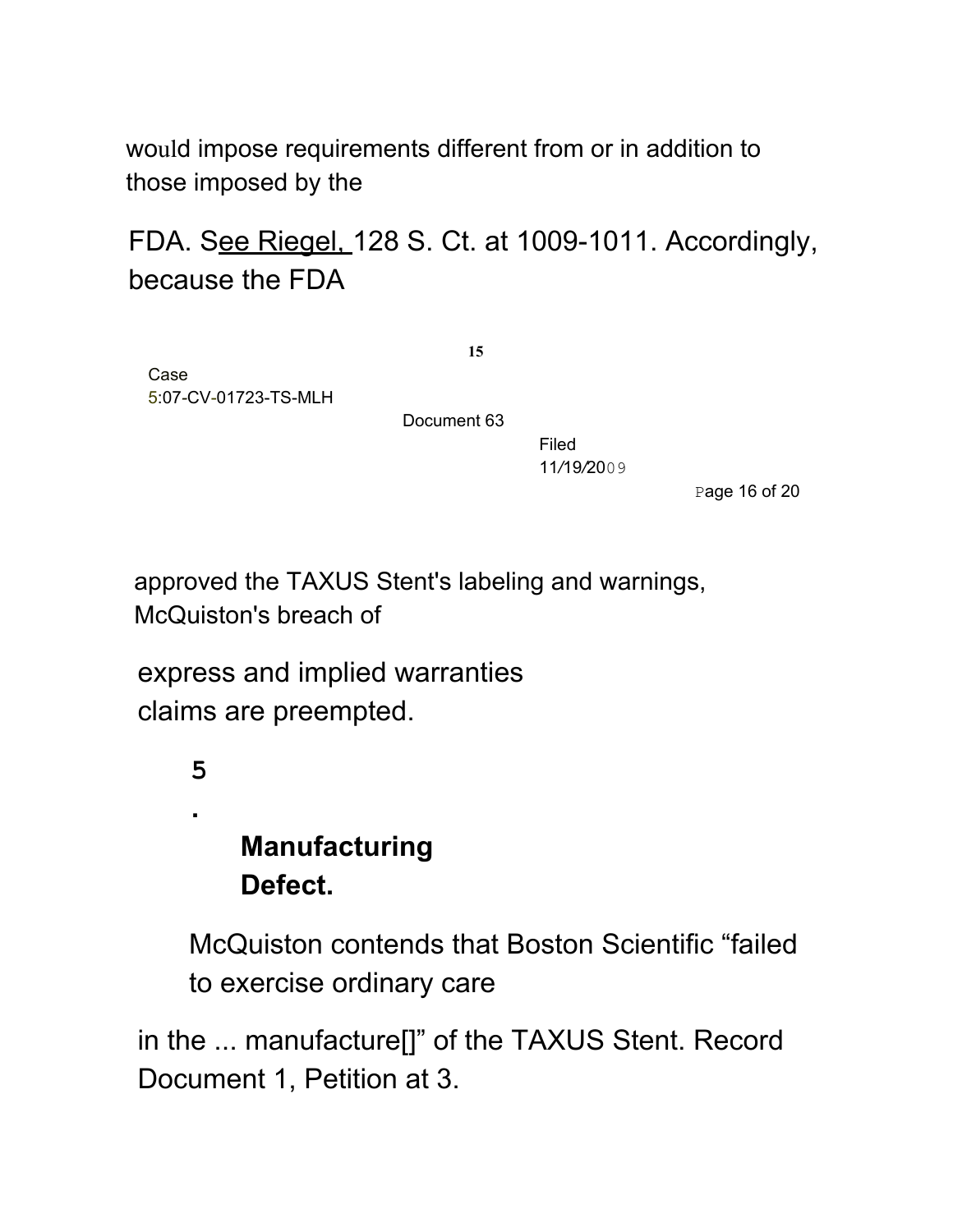The manufacturing process about which McQuiston complains is the process that

was approved by the FDA by virtue of the PMA application, which includes "a full

description of the methods used in, and the facilities and controls used for, the

manufacture" of a medical device. Riegel, 128 S. Ct. at 1004 (quoting 21 U.S.C.

§ 360e(c)(1)). A finding under state law that the TAXUS Stent was negligently

manufactured would impose a requirement that differs from the manufacturing

requirements that were approved by the FDA. Because this state requirement would

be "different from, or in addition to" the requirements imposed by federal law, this

```
claim is expressly
preempted.
```
# **6**

**.**

**Negligence And Fraud Under State Law.**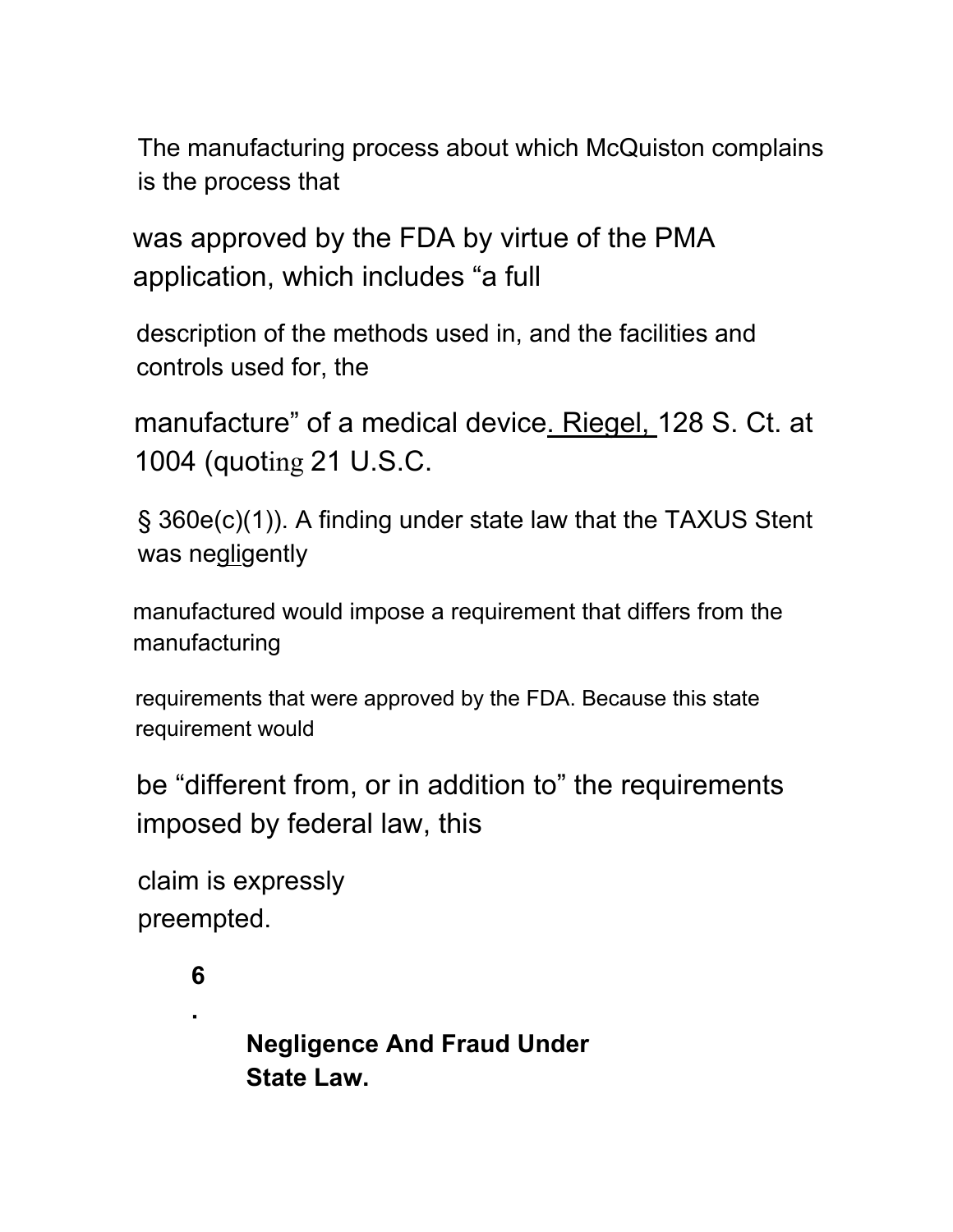The Louisiana Products Liability Law ("LPLA") provides the exclusive

theories of liability for manufacturers for damage caused by their products." La.

R.S. 9:2800.52. The LPLA sets forth four exclusive theories of recovery against a

manufacturer: (1) defect in construction or composition; (2) defect in design; (3)



inadequate warning;  $o_r$  (4) failure to comply with an express warranty. La. R.S.

9:2800.54(B)(1-4). Louisiana courts have "held the LPLA subsumes all possible

causes of action, with the exception of a claim in redhibition." Touro Infirmary v.

Sizeler Architects, 947 So.2d 740, 744 (La. App. 4 Cir. 2006). Federal courts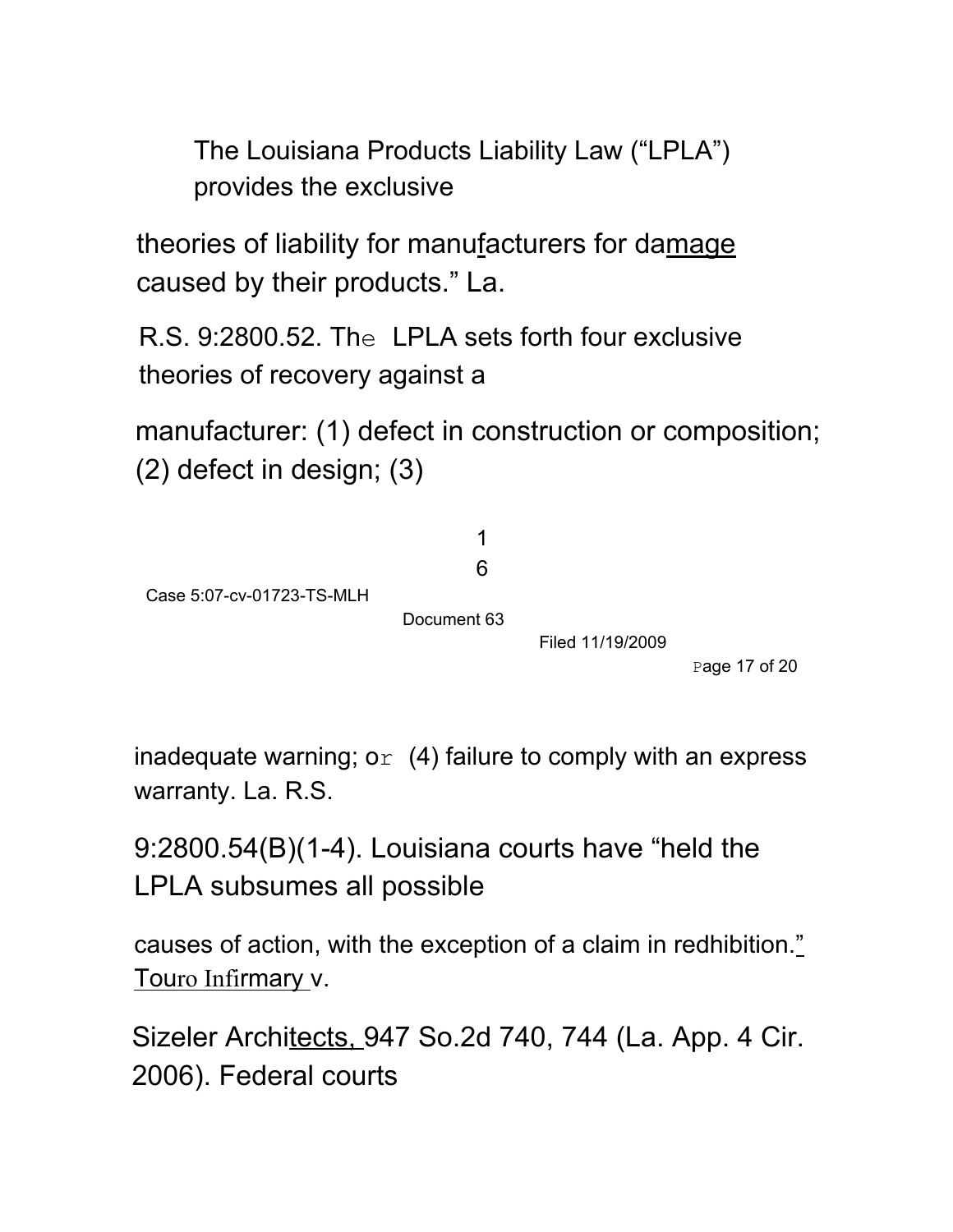applying Louisiana law have also employed this principle. See Bezet v. Smith &

Wesson Corp., No. 08-685, 2008 WL 632080 (M.D. La. Mar. 11, 2009); Borskey

v. Medtronics, No. 94-2302, 1998 WL 122602, \*4 (E.D. La. Mar. 18, 1998).

"While the statutory ways of establishing that a product is unreasonably dangerous

are predicated on principles of strict liability, negligence, or warranty, respectively,

neither negligence, strict liability, nor breach of express warranty is any longer viable

as an independent theory of recovery against a manufacturer." Jefferson v. Lead

Indus. Ass'n, Inc., 106 F.3d 1245 at 1251 (5th Cir.1997) (incorporating district court

opinion dismissing plaintiff's claims, 930 F.Supp. 241 (E.D. La. May 31, 1996) (J.

Vance)). The Jefferson court also affirmed the district court's dismissal of the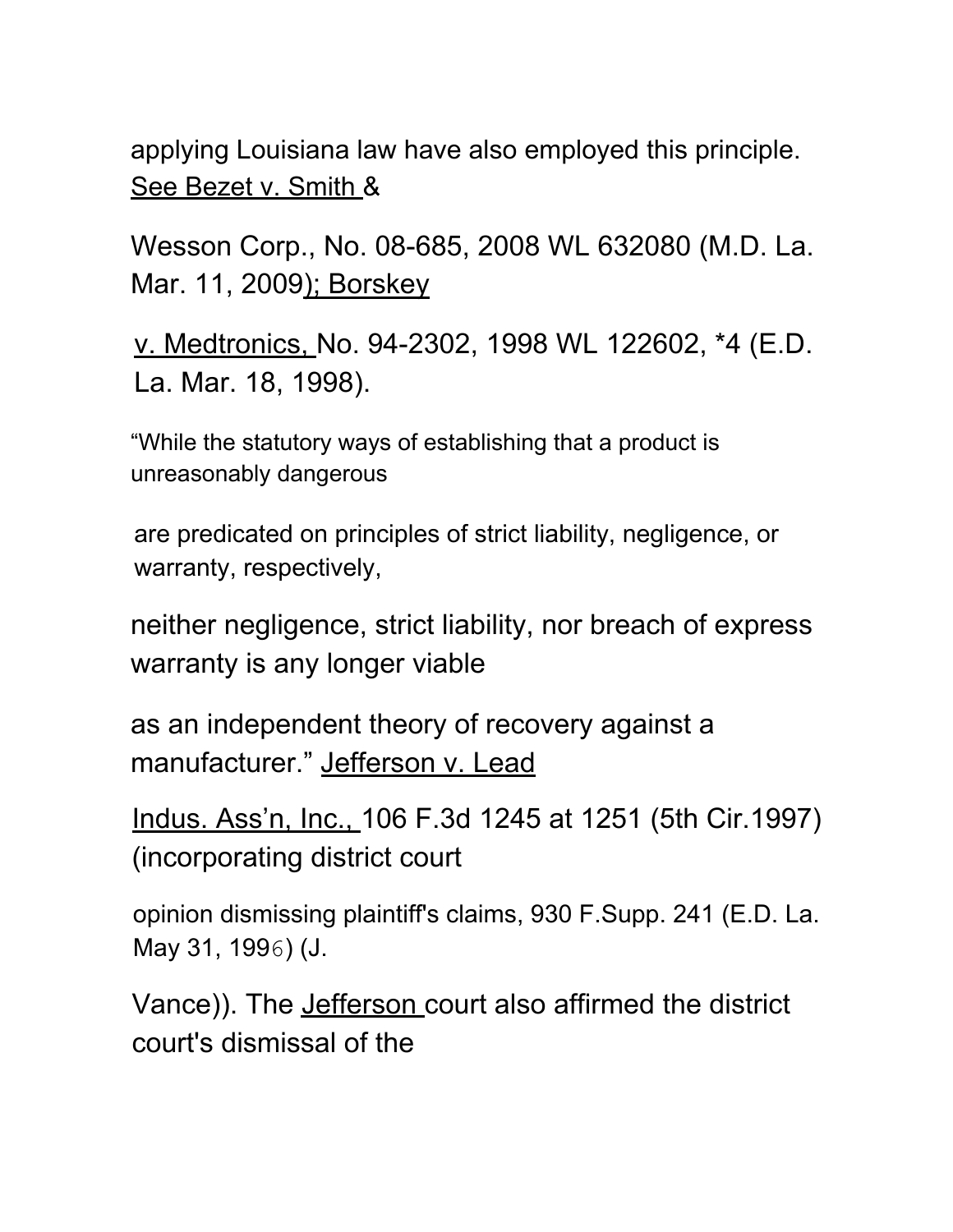plaintiff's claims for fraud by misrepresentation. See id. Accordingly, McQuiston's

claims which are raised independent of the LPLA, including negligence and fraud,

McQuiston's claims are also preempted to the extent he is asserting fraud-on-the-FDA under state law with regard to Boston Scientific's alleged "[I]ying or withholding critical information." See Buckman Co. v. Pl.'s Legal Comm., 531 U.S. 341, 348, 121 S. Ct. 1012 (2001) (holding that "state law fraud-on-the-FDA claims conflict with, and are therefore impliedly pre-empted by, federal law").

> 1 7

Case 5:07-CV*-*01723-TS-ML H

**Document** 

63

Filed 11*/*19*/*2009

Page 18 of 20

will be dismissed.

*.*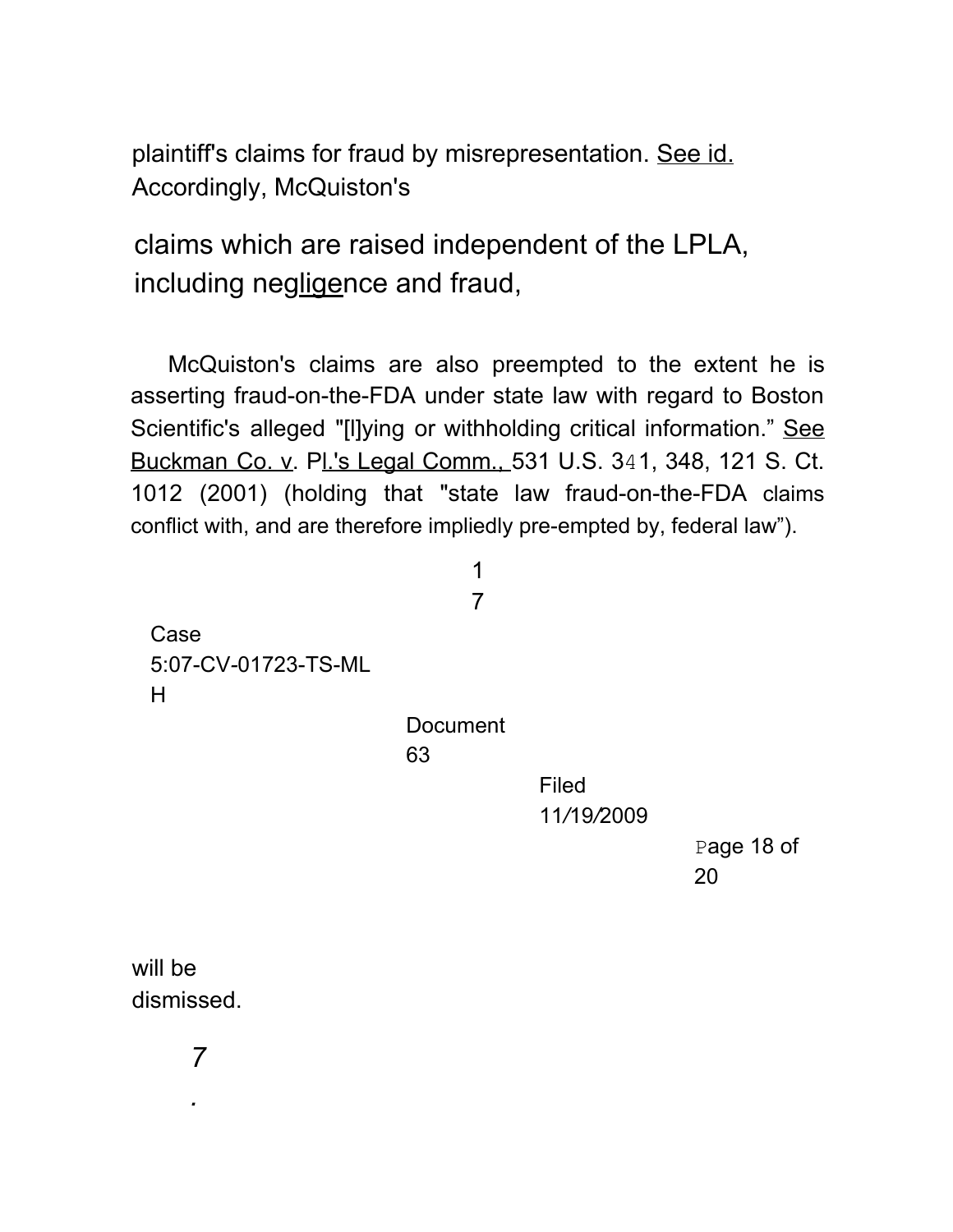# **Noncompliance With FDA-Approved Specifications.**

Boston Scientific argues that since McQuiston did not include in his

complaint a claim that the TAXUS Stent used in his surgery did not comply with

the FDA requirements, he cannot now do so. In response, McQuiston argues that

his complaint encompassed such claims and that a specific statement of such claim

is not required since the complaint was filed in a Louisiana state court which

requires only fact pleading.

> This court has repeatedly reviewed McQuiston's petition in search of a claim

that Boston Scientific failed to comply with the FDA's requirements and has found

none. McQuiston has been aware that Boston Scientific intended to assert

preemption as a defense since at least March of 2008. Yet, in the ensuing time since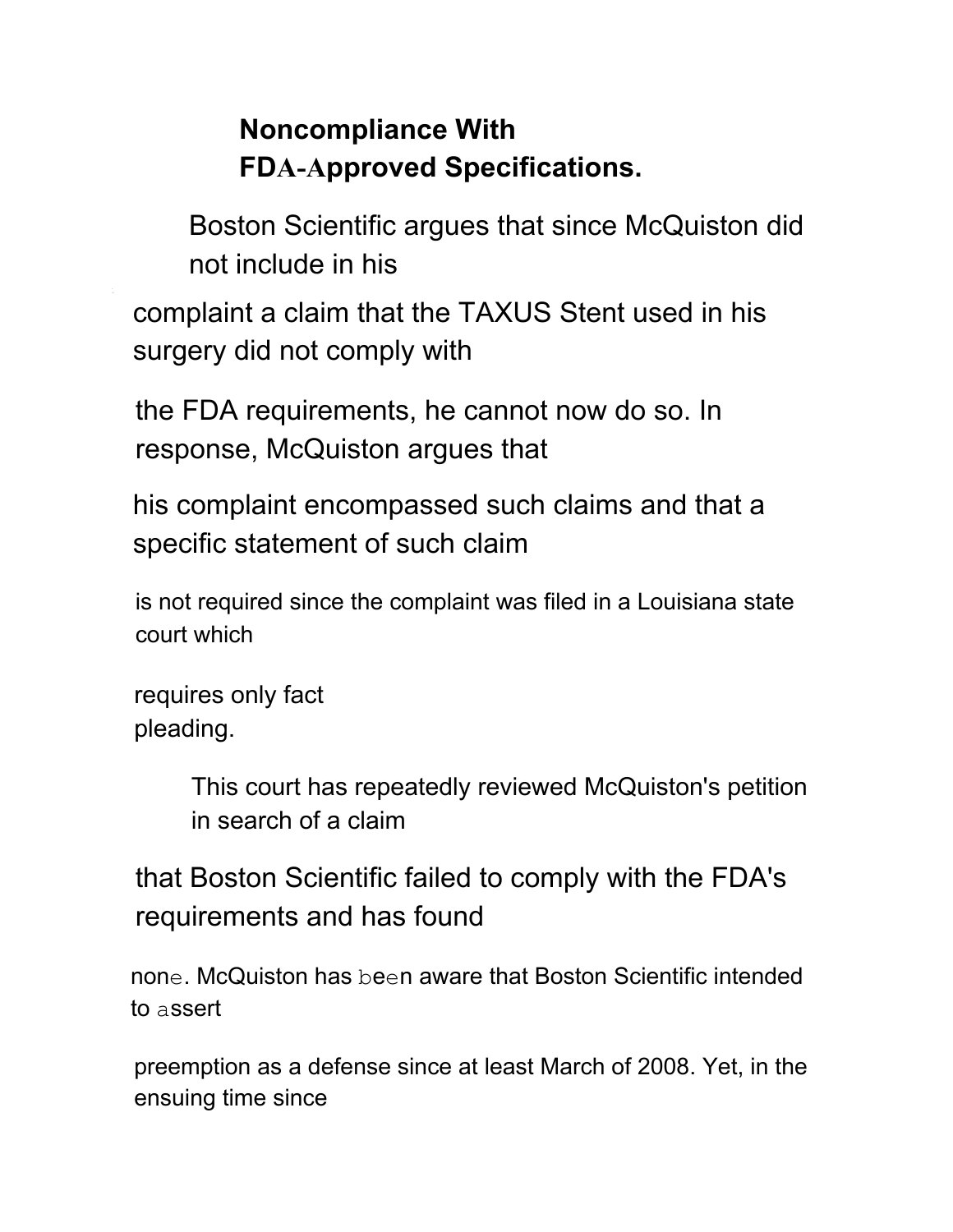March of 2008, McQuiston has not once sought to amend his complaint to assert

claims that Boston Scientific failed to comply with FDA requirements. McQuiston,

instead, chose to stand on the allegations in his petition--allegations that simply do

not encompass a claim that Boston Scientific failed to comply with FDA

requirements. McQuiston's last-minute attempts through pleadings to manufacture

a claim that clearly was not alleged in his complaint and that would survive

preemption will not suffice. Nor can this court conclude that McQuiston's

Case 5:07*-*CV*-*01723-TS-MLH

Document 63

Filed 11/19/2009

Page 19 of 20

allegation that Boston Scientific "fail[ed] to exercise ordinary care" encompasses

a failure to comply with FDA specifications. This court will not strain credulity and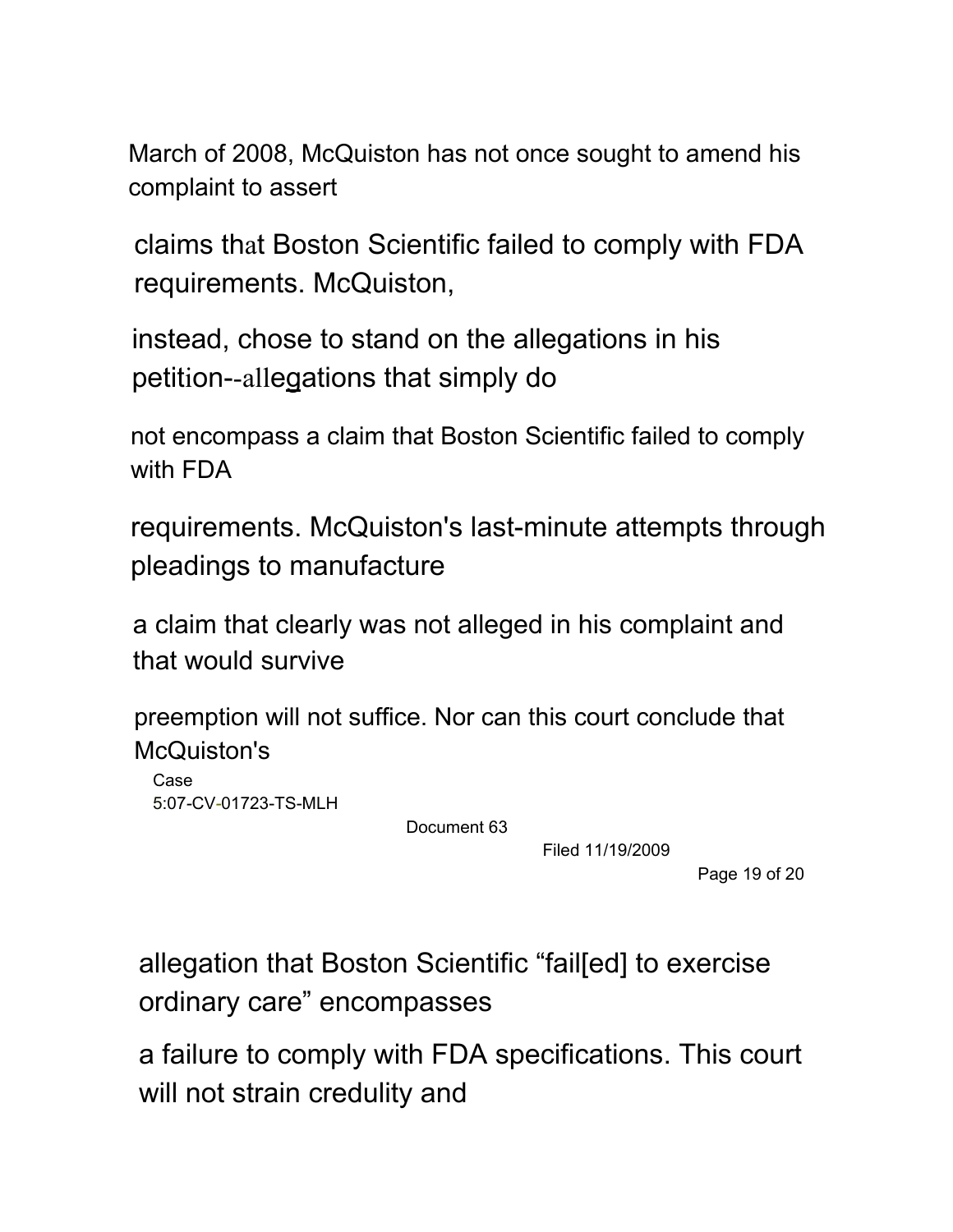manufacture a claim on McQuiston's behalf. A claim asserting that Boston

Scientific did not comply with FDA specifications simply does not exist in the

petitio n.

**8**

**.**

## **Loss Of Consortium.**

McQuiston's wife asserts a claim for loss of consortium. See Record

Document 1, Petition at 4-5. Although Boston Scientific asserts that the Supreme

Court in Riegel "held that the MDA preempted plaintiffs' loss of consortium claim

'to the extent that it was derivative of the pre-empted claims,"" 128 S. Ct. at 1006,

a cursory reading of the case and of the specific page cited by Boston Scientific

reveals that the Supreme Court was simply restating the conclusion reached by the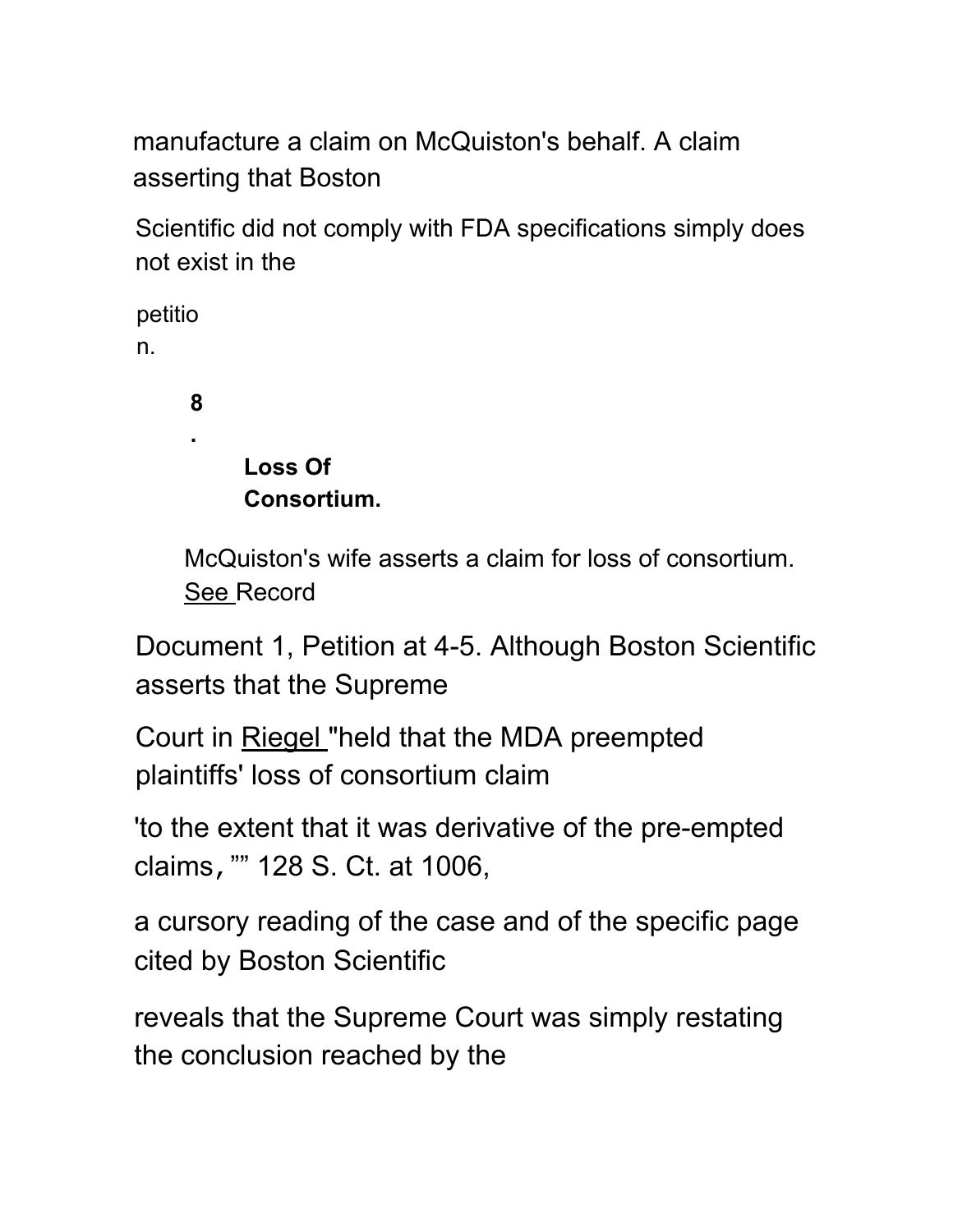district court. This recitation of factual history of the case does not equate to a

holding by the Supreme Court. However, Boston Scientific did accurately state that

under Louisiana law, "a loss of consortium action is a derivative claim of the

primary victim's injuries." Ferrell v. Fireman's Fund Ins. Co., 696 So. 2d 569,5*75*

(La. 1974). As this claim is derivative of the primary claims and all of McQuiston's

In addition, the court notes that many of the quotes cited by Boston Scientific regarding Riegel are in reference to the district court opinion and many of the page citations are inaccurate.

Case 5:07-cv-01723-TS -MLH

> Docume nt 63

> > Filed 11*/*1*9/*2009 Page 20 of 20

primary claims have been dismissed, this claim must be dismissed as well.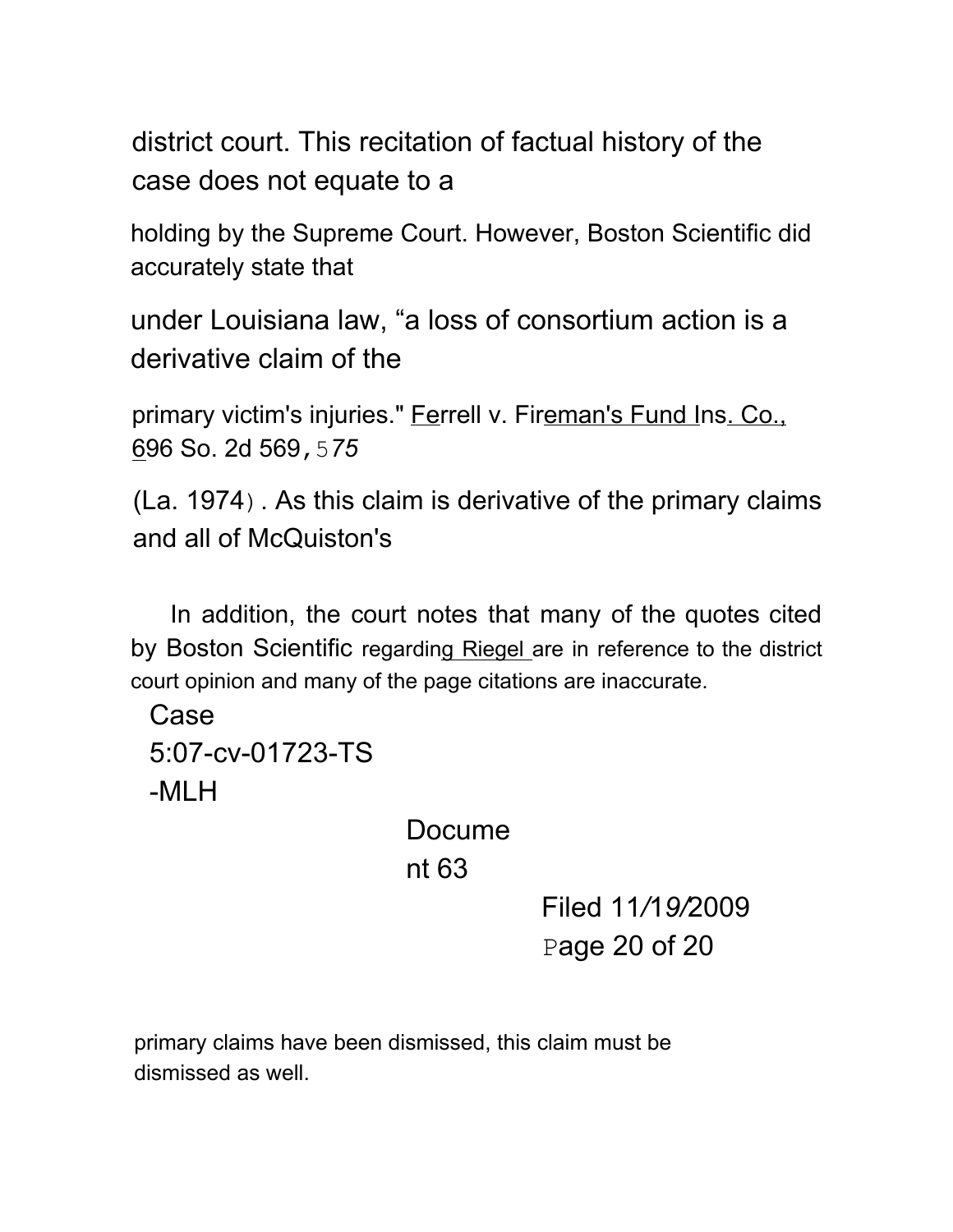#### **III. CONCLUSION**

Based on the foregoing, both Mr. and Mrs. McQuiston's claims against

Boston Scientific are preempted by the MDA or derivative of such claims.

Accordingly, Boston Scientific's motion for summary judgment is **GRANTED** and

all claims made by Mr. and Mrs. McQuiston against Boston Scientific are

#### **DISMISSED WITH PREJUDICE.**

Ajudgment consistent with the terms of this Memorandum Ruling shall issue

**herewith**

**.**

# **THUS DATED AND SIGNED** at Shreveport, Louisiana, this *XL* day of

*ua, this l***oc**

November, 2009.